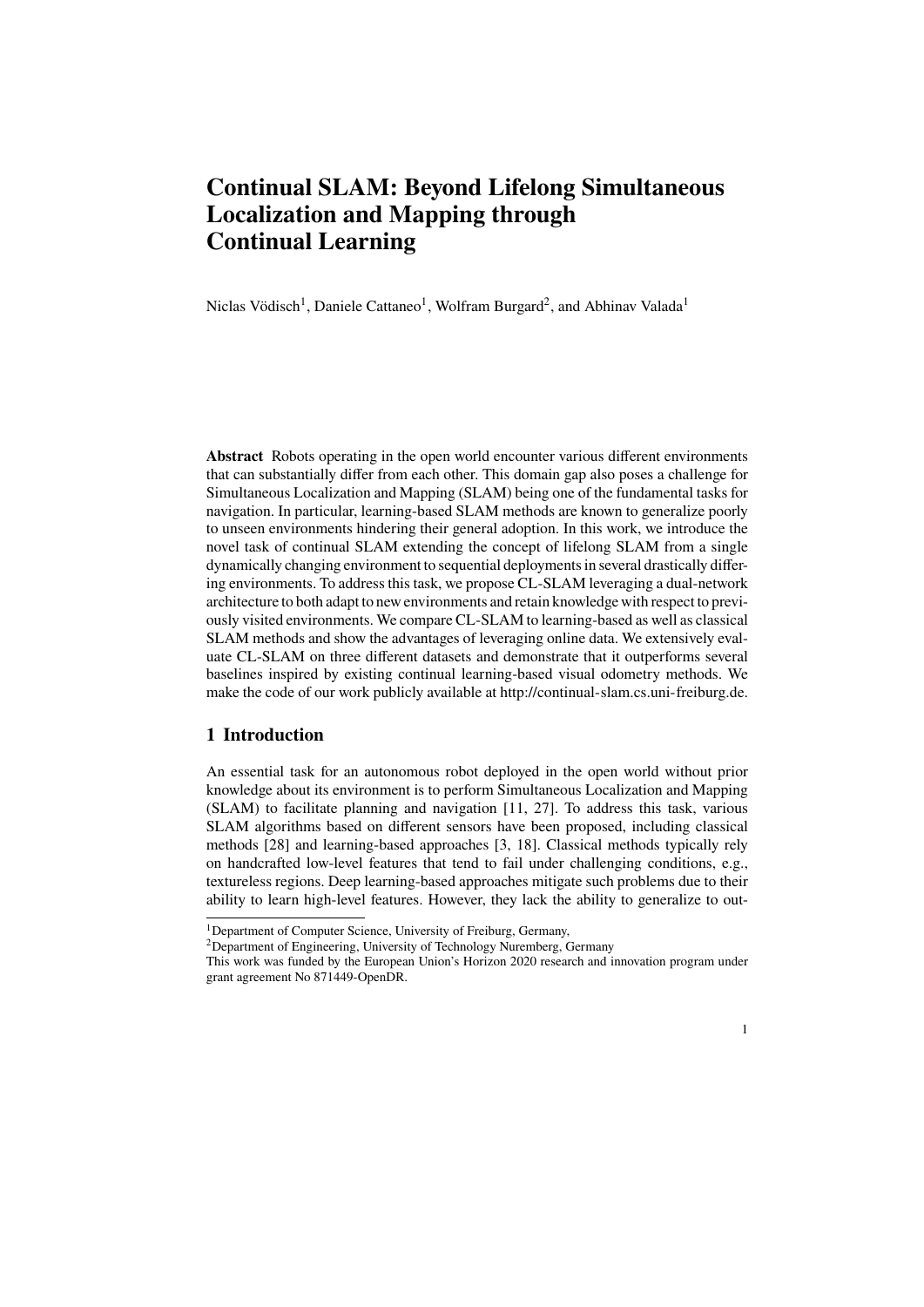2 Niclas Vödisch, Daniele Cattaneo, Wolfram Burgard, and Abhinav Valada



<span id="page-1-0"></span>Fig. 1; While lifelong SLAM considers the long-term operation of a robot in a single dynamically changing environment, domain adaptation techniques aim toward transferring knowledge gained in one environment to another environment. The newly defined task of continual SLAM extends both settings by requiring omnidirectional adaptation involving multiple environments. Agents have to both quickly adapt to new environments and effectively recall knowledge from previously visited environments.

of-distribution data, with respect to the training set. For visual SLAM, such out-ofdistribution data can correspond to images sourced from cities in different countries or under substantially different conditions. In the following, we use the term *environment* to refer to a bounded geographical area. While different environments can share the same fundamental structure, e.g., urban areas, their specific characteristics prevent the seamless transfer of learned features, resulting in a domain gap between cities [\[1\]](#page-14-1).

In the context of this work, lifelong SLAM [\[31\]](#page-15-4) considers the long-term operation of a robot in a single environment (see Fig. [1\)](#page-1-0). Although this environment can be subject to temporal changes, the robot is constrained to stay within the area borders [\[14\]](#page-15-5), e.g., to obtain continuous map updates [\[15\]](#page-15-6) within a city. Recent works attempt to relax this assumption by leveraging domain adaptation techniques for deep neural networks, including both regularization [\[33\]](#page-15-7) and online adaptation of the employed model [\[19,](#page-15-8) [20,](#page-15-9) [23\]](#page-15-10). While a naive solution for adapting to a new environment is to source additional data, this is not feasible when the goal is to ensure the uninterrupted operation of the robot. Moreover, changes within an environment can be sudden, e.g., rapid weather changes, and data collection and annotation often come at a high cost. Therefore, adaptation methods should be trainable in an unsupervised or self-supervised manner without the need for ground truth data. As illustrated in Fig. [1,](#page-1-0) the setting addressed in domain adaptation only considers unidirectional knowledge transfer from a single known to a single unknown environment [\[1\]](#page-14-1) and thus does not represent the open world, where the number of new environments that a robot can encounter is infinite and previously seen environments can be revisited. To address this gap, we take the next step by considering more complex sequences of environments and formulate the novel task of continual SLAM that leverages insights from both continual learning (CL) and lifelong SLAM. We propose a dual-network architecture called CL-SLAM to balance adaptation to new environments and memory retention of preceding environments. To assess its efficacy,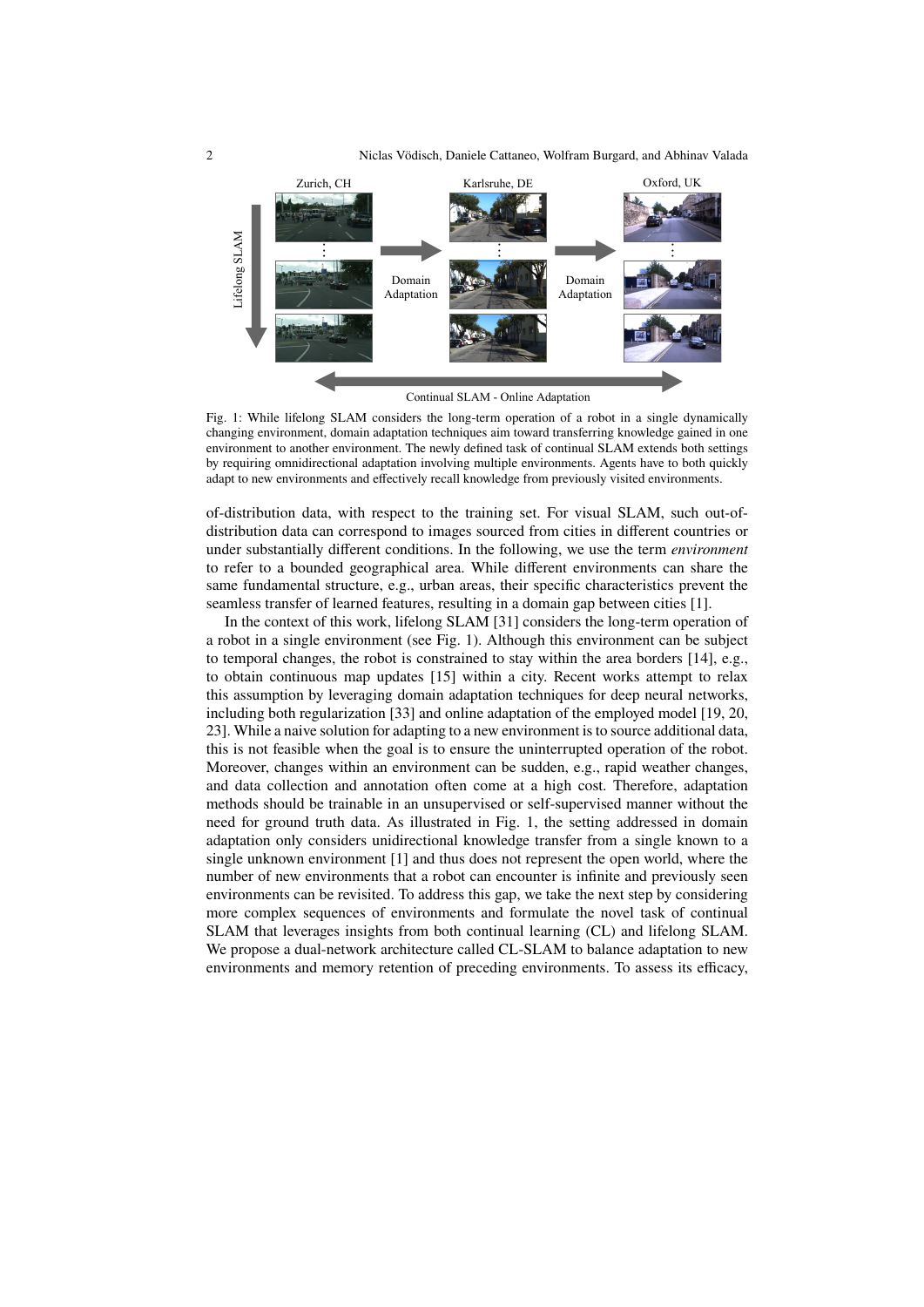we define two metrics, adaptation quality and retention quality, and compare CL-SLAM to several baselines inspired by existing CL-based VO methods involving three different environments. We make the code of this work publicly available at http://continual-slam. [cs.uni-freiburg.de.](http://continual-slam.cs.uni-freiburg.de) The supplementary material can be found at https://arxiv.org/abs/ [2203.01578.](https://arxiv.org/abs/2203.01578)

## **2 Related Work**

*Visual Odometry / SLAM:* Visual odometry (VO) and vision-based SLAM estimate camera motion from a video. Allowing for self-supervised training, monocular VO can be tackled jointly with depth estimation based on photometric consistency. SfMLearner [\[34\]](#page-15-11) uses an end-to-end approach consisting of two networks to predict depth from a single image and camera motion from two consecutive images. The networks are trained in parallel by synthesizing novel views of the target image. Monodepth2 [\[6\]](#page-14-2) extends the loss function to account for occluded and static pixels. Other works such as DF-VO [\[32\]](#page-15-12) eliminate the need for a pose network by leveraging feature matching based on optical flow. While these methods show superior performance [\[20\]](#page-15-9), computing a gradient of the predicted pose with respect to the input image is not possible using classic point matching algorithms. To reduce drift, DeepSLAM [\[18\]](#page-15-3) combines unsupervised learning-based VO with a pose graph backend taking global loop closures into account. In this work, we use a trainable pose network with velocity supervision [\[8\]](#page-15-13) to resolve scale ambiguity. Similar to DeepSLAM, we detect loop closures and perform graph optimization.

*Continual Learning:* Traditionally, a learning-based model is trained for a specific task on a dedicated training set and then evaluated on a hold-out test set sampled from the same distribution. However, in many real-world applications, the data distributions can differ or even change over time. Additionally, the initial task objective might be altered. Continual learning (CL) and lifelong learning [\[31\]](#page-15-4) address this problem by defining a paradigm where a model is required to continuously readjust to new tasks and/or data distributions without sacrificing the capability to solve previously learned tasks, thus avoiding catastrophic forgetting. Most CL approaches employ one of three strategies. First, experience replay includes rehearsal and generative replay. Rehearsal refers to reusing data samples of previous tasks during adaptation to new tasks, e.g., the replay buffer in CoMoDA [\[16\]](#page-15-14). Minimizing the required memory size, the most representative samples should be carefully chosen or replaced by more abstract representations [\[7\]](#page-14-3). Similarly, generative replay constructs artificial samples by training generative models [\[30\]](#page-15-15). Second, regularization [\[21\]](#page-15-16) prevents a CL algorithm from overfitting to the new tasks to mitigate forgetting, e.g., knowledge distillation. Third, architectural methods [\[13\]](#page-15-17) preserve knowledge by adding, duplicating, freezing, or storing parts of the internal model parameters. They further include dual architectures that are inspired by mammalian brains [\[25\]](#page-15-18), where one model learns the novel task and a second model memorizes previous experience. In this work, we combine architectural and replay strategies by leveraging a dual-network architecture with online adaptation incorporating data rehearsal.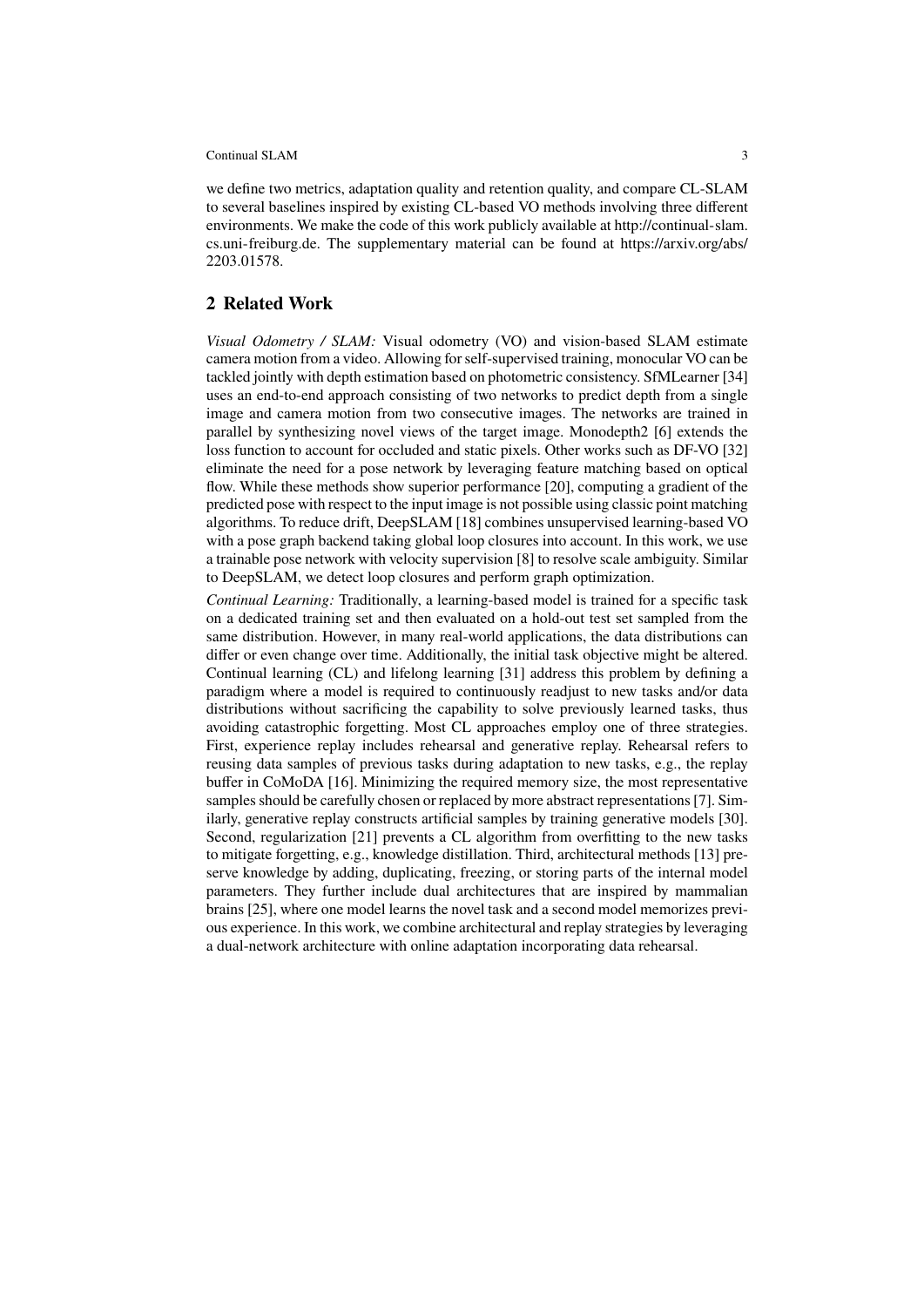*Online Adaptation for Visual Odometry and Depth Estimation:* Recently, Luo *et al.* [\[23\]](#page-15-10) employed a subtask of CL for self-supervised VO and depth estimation, opening a new avenue of research. Online adaptation enables these methods to enhance the trajectory and depth prediction on a test set sourced from a different data distribution than the originally used training set. Both Zhang *et al.* [\[33\]](#page-15-7) and CoMoDA [\[16\]](#page-15-14) primarily target the depth estimation task. While Zhang *et al.* propose to learn an adapter to map the distribution of the online data to the one of the training data, CoMoDA updates the internal parameters of the depth and pose networks based on online data and a replay buffer. The work in spirit most similar to ours is done by Li *et al.* [\[19\]](#page-15-8). They propose to substitute the standard convolutional layers in the depth and pose networks with convolutional LSTM variants. Then, the model parameters are continuously updated using only the online data. In subsequent work, Li *et al.* [\[20\]](#page-15-9) replace the learnable pose network by point matching from optical flow. Note that all existing works purely focus on one-step adaptation, i.e., transferring knowledge gained in one environment to a single new environment. In this paper, we introduce continual SLAM to take the next step by considering more complex deployment scenarios comprising more than two environments and further alternating between them.

## <span id="page-3-0"></span>**3 Continual SLAM**

**Problem Setting:** Deploying a SLAM system in the open world substantially differs from an experimental setting, in which parameter initialization and system deployment are often performed in the same environment. To overcome this gap, we propose a new task called *Continual SLAM*, illustrated in Fig. [1,](#page-1-0) where the robot is deployed on a sequence of diverse scenes from different environments.

Ideally, a method addressing the continual SLAM problem should be able to achieve the following goals: 1) quickly adapt to unseen environments while deployment, 2) leverage knowledge from previously seen environments to speed up the adaptation, and 3) effectively memorize knowledge from previously seen environments to minimize the required adaptation when revisiting them, while mitigating overfitting to any of the environments. Formally, continual SLAM can be defined as a potentially infinite sequence of scenes  $S = (s_1 \rightarrow s_2 \rightarrow \dots)$  from a set of different environments  $s_i \in \{E_a, E_b, \dots\}$ , where  $s$  denotes a scene and  $E$  denotes an environment. In particular,  $S$  can contain multiple scenes from the same environment and the scenes in  $S$  can occur in any possible fixed order. A continual SLAM algorithm  $\mathcal A$  can be defined as

$$
\mathcal{A}: \langle \theta_{i-1}, (s_1, \ldots, s_{i-1}) \rangle \rightarrow \langle \theta_i, (s_1, \ldots, s_i) \rangle,
$$
\n
$$
(1)
$$

where  $(s_1, \ldots, s_i)$  refers to the seen scenes in the specified order and  $\theta_i$  denotes the corresponding state of the learnable parameters of the algorithm. During deployment, the algorithm  $\mathcal{A}$  has to update  $\theta_{i-1}$  based on the newly encountered scene  $s_i$ . For instance, given two environments  $E_a = \{s_a^1, s_a^2\}$  and  $E_b = \{s_b^1\}$  $\{^{1}_{b}\}$ , which comprise two and one scenes, respectively, examples of feasible sequences are

<span id="page-3-1"></span>
$$
S_1 = (s_a^1 \to s_b^1 \to s_a^2), \quad S_2 = (s_a^2 \to s_a^1 \to s_b^1), \quad S_3 = (s_b^1 \to s_a^2 \to s_a^1), \tag{2}
$$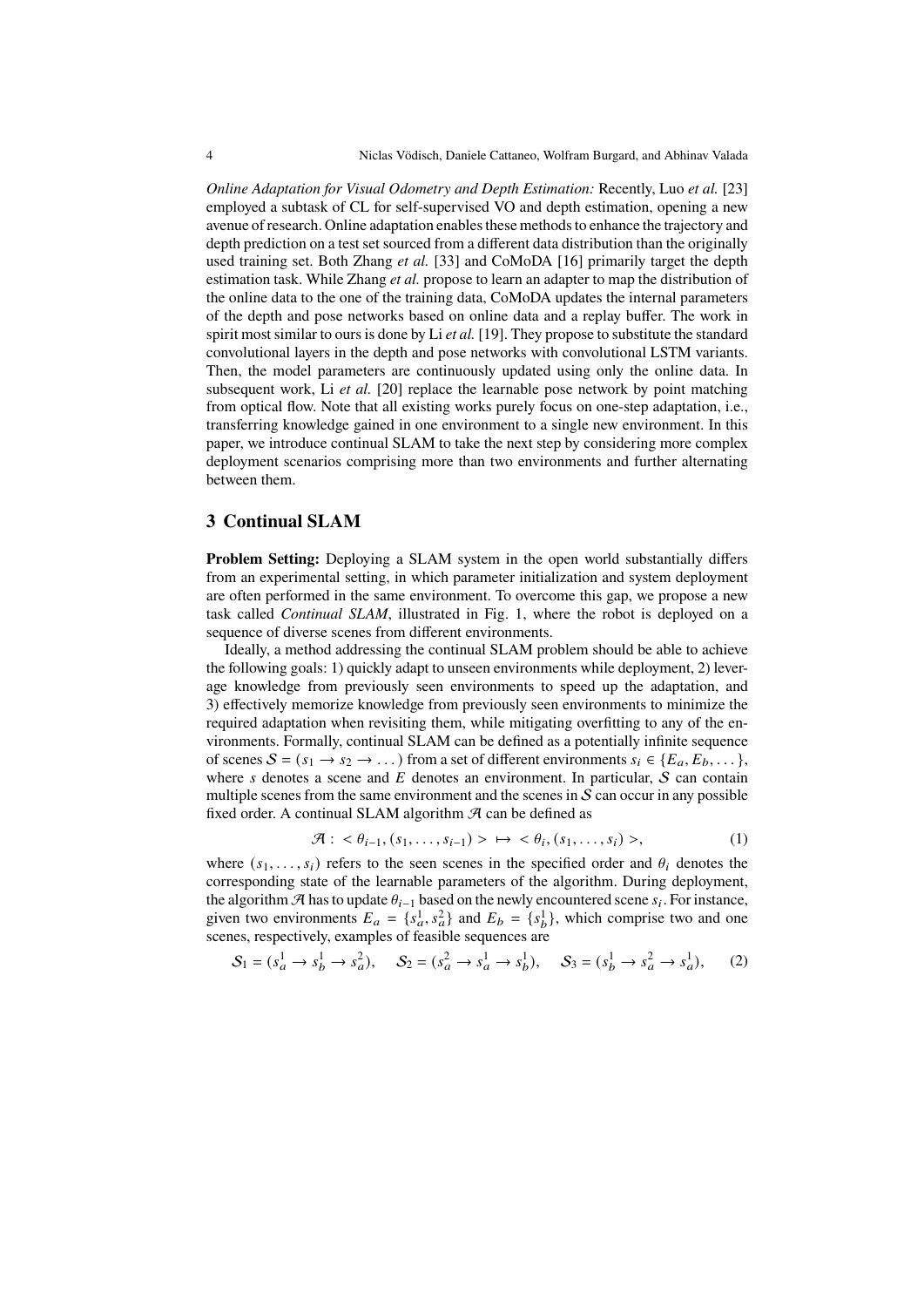where the scene subscripts denote the corresponding environment and the superscripts refer to the scene ID in this environment. As described in Sec. [1,](#page-0-0) the task of continual SLAM is substantially different from lifelong SLAM or unidirectional domain adaptation as previously addressed by Luo *et al.* [\[23\]](#page-15-10) and Li *et al.* [\[19,](#page-15-8) [20\]](#page-15-9).

To conclude, we identify the following main challenges: 1) large number of different environments, 2) huge number of chained scenes, 3) scenes can occur in any possible order, and 4) environments can contain multiple scenes. Therefore, following the spirit of continual learning (CL), a continual SLAM algorithm has to balance between short-term adaptation to the current scene and long-term knowledge retention. This trade-off is also commonly referred to as avoiding catastrophic forgetting with respect to previous tasks without sacrificing performance on the new task at hand.

**Performance Metrics:** To address the aforementioned challenges, we propose two novel metrics, namely adaptation quality (AQ), which measures the short-term adaptation capability when being deployed in a new environment, and retention quality (RQ), which captures the long-term memory retention when revisiting a previously encountered environment. In principle, these metrics can be applied to any given base metric  $M_d$ that can be mapped to the interval  $[0, 1]$ , where 0 and 1 are the lowest and highest performances, respectively. The subscript  $d$  denotes the given sequence, where the error is computed on the final scene.

*Base Metrics:* For continual SLAM, we leverage the translation error  $t_{err}$  (in %) and the rotation error  $r_{err}$  (in  $\degree/m$ ), proposed by Geiger *et al.* [\[5\]](#page-14-4), that evaluate the error as a function of the trajectory length. To obtain scores in the interval [0, 1], we apply the following remapping:

<span id="page-4-0"></span>
$$
\widehat{t}_{err} = \max\left(0, 1 - \frac{t_{err}}{100}\right), \quad \widehat{r}_{err} = 1 - \frac{r_{err}}{180},\tag{3}
$$

where we clamp  $\hat{t}_{err}$  to 0 for  $t_{err} > 100\%$ . The resulting  $\hat{t}_{err}$  and  $\hat{t}_{err}$  are then used as the base metric  $M$  to compute AQ<sub>trans</sub> / RQ<sub>trans</sub> and AQ<sub>rot</sub> / RQ<sub>rot</sub>, respectively.

*Adaptation Quality:* The adaptation quality (AQ) measures the ability of a method to effectively adapt to a new environment based on experiences from previously seen environments. It is inspired by the concept of forward transfer (FWT) [\[22\]](#page-15-19) in traditional CL, which describes how learning a current task influences the performance of a future task. Particularly, positive FWT enables zero-shot learning, i.e., performing well on a future task without explicit training on it. On the other hand, negative FWT refers to sacrificing performance on a future task by learning the current task. In our context, a task refers to performing SLAM in a given environment. Consequently, the AQ is intended to report how well a continual SLAM algorithm is able to minimize negative FWT, e.g., by performing online adaptation.

To illustrate the AQ, we consider the simplified example of a set of two environments  ${E_a, E_b}$  consisting of different numbers of scenes. We further assume that the algorithm has been initialized in a separate environment  $E_p$ . Since the AQ focuses on the crossenvironment adaptation, we sample one random scene from each environment  $s_a \in E_a$ and  $s_b \in E_b$  and hold them fixed. Now, we construct the set of all possible deployment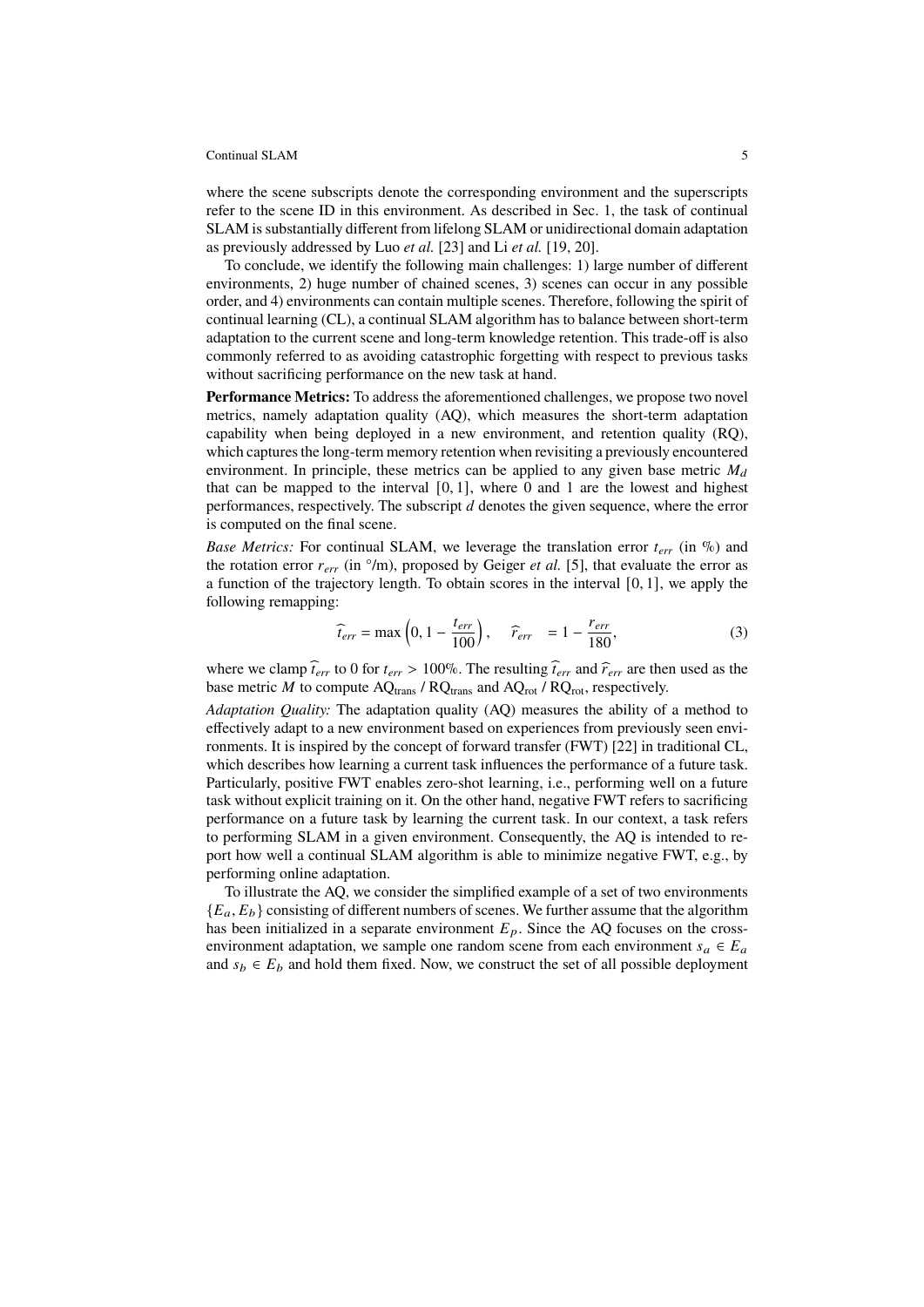sequences  $\mathcal{D} = \{(s_p \rightarrow s_a), (s_p \rightarrow s_b), (s_p \rightarrow s_a \rightarrow s_b), (s_p \rightarrow s_b \rightarrow s_a)\}\$ , where  $s_p \in E_p$  is the data used for initialization. The AQ is then defined as:

$$
AQ = \frac{1}{|\mathcal{D}|} \sum_{d \in \mathcal{D}} M_d.
$$
 (4)

*Retention Quality:* To further account for the opposing challenge of the continual SLAM setting, we propose the retention quality (RQ) metric. It measures the ability of an algorithm to preserve long-term knowledge when being redeployed in a previously encountered environment. It is inspired by the concept of backward transfer (BWT) [\[22\]](#page-15-19) in CL settings, which describes how learning a current task influences the performance on a previously learned task. While positive BWT refers to improving the performance on prior tasks, negative BWT indicates a decrease in the performance of the preceding task. The extreme case of a large negative BWT is often referred to as catastrophic forgetting. Different from classical BWT, we further allow renewed online adaptation when revisiting a previously seen environment, i.e., performing a previous task, as such a setting is more sensible for a robotic setup. It further avoids the necessity to differentiate between new and already seen environments, which would require the concept of environment classification in the open world.

To illustrate the RQ, we consider a set of two environments  ${E_a, E_b}$  consisting of different numbers of scenes. We further assume that the algorithm has been initialized on data  $s_p$  of a separate environment  $E_p$ . We sample two random scenes from each environment, i.e.,  $s_a^1$ ,  $s_a^2$ ,  $s_b^1$  $\frac{1}{b}$ , and  $s_b^2$  $\frac{2}{b}$ . To evaluate the RQ, we need to construct a deployment sequence  $S$  that consists of alternating scenes from the two considered environments. In this example, we consider the following fixed sequence:

<span id="page-5-0"></span>
$$
S = (s_p \to s_a^1 \to s_b^1 \to s_a^2 \to s_b^2). \tag{5}
$$

We then consider all the subsequences  $\mathcal D$  of  $S$  in which the last scene comes from an environment already visited prior to a deployment in a scene of a different environment. In this example,  $\mathcal{D} = \left\{ (s_p \rightarrow s_a^1 \rightarrow s_b^1 \rightarrow s_a^2), (s_p \rightarrow s_a^1 \rightarrow s_b^1 \rightarrow s_a^2 \rightarrow s_b^2) \right\}$  $\begin{pmatrix} 2 \\ b \end{pmatrix}$ .

The RQ is then defined as the sum over all differences of the base metric in a known environment before and after deployment in a new environment, divided by the size of  $D$ . For instance, given the sequence in Eq. 5:

<span id="page-5-1"></span>
$$
RQ = \frac{1}{2} \left( M_{s_p \to s_a^1 \to s_b^1 \to s_a^2} - M_{s_p \to s_a^1 \to s_a^2} + M_{s_p \to s_a^1 \to s_b^1 \to s_a^2 \to s_b^2} - M_{s_p \to s_a^1 \to s_b^1 \to s_b^2} \right). \tag{6}
$$

## **4 Technical Approach**

**Framework Overview:** The core of CL-SLAM is the dual-network architecture of the visual odometry (VO) model that consists of an *expert* that produces myopic online odometry estimates and a *generalizer* that focuses on the long-term learning across environments (see Fig. [2\)](#page-6-0). We train both networks in a self-supervised manner where the weights of the expert are updated only based on online data, whereas the weights of the generalizer are updated based on a combination of data from both the online stream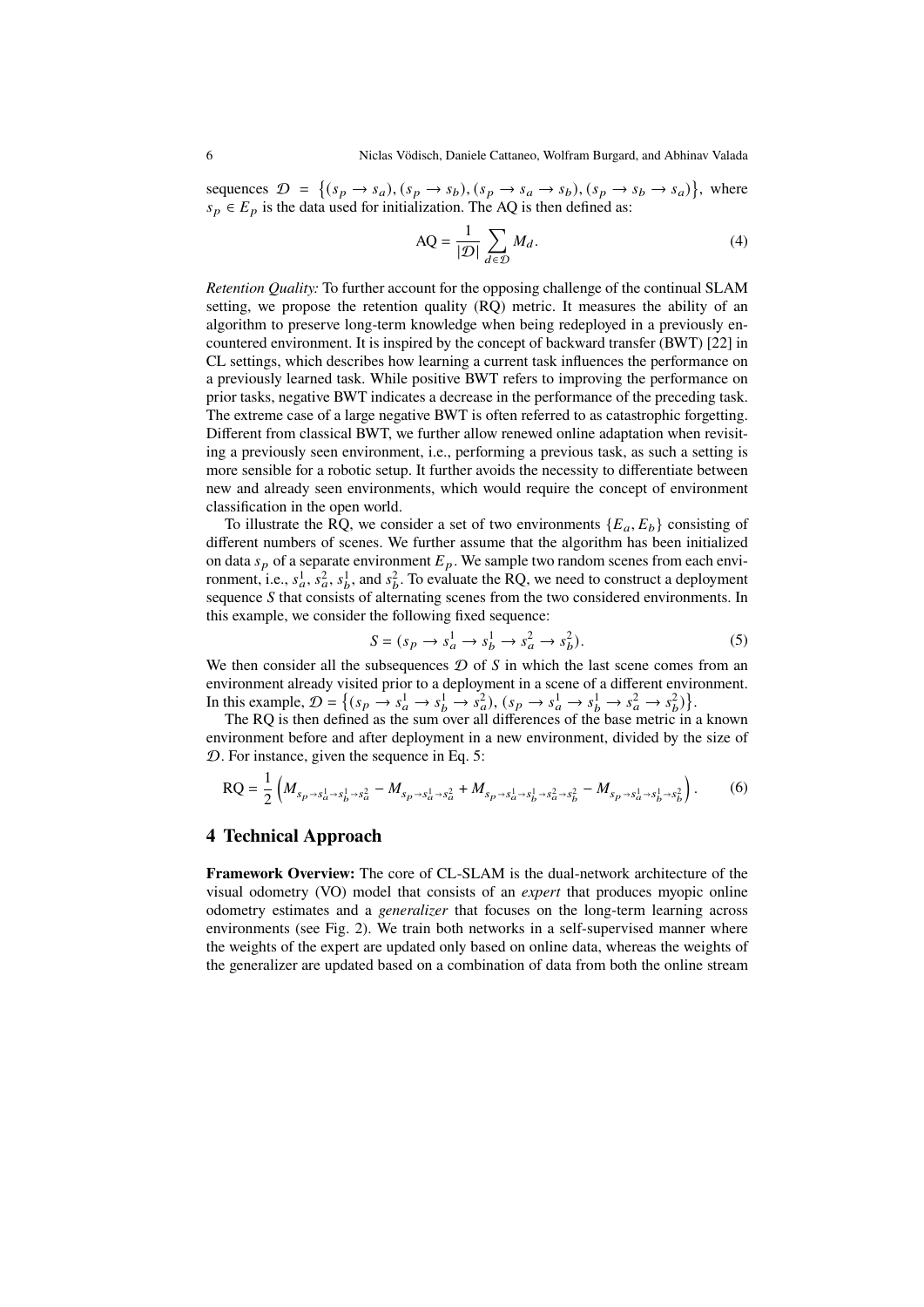

<span id="page-6-0"></span>Fig. 2: Online adaptation scheme of our proposed CL-SLAM that is constructed as a dual-network architecture including a generalizer (left) and an expert (right). While the expert focuses on the shortterm adaptation to the current scene, the generalizer avoids catastrophic forgetting by employing a replay buffer comprising samples from the past and the present. Note that both subnetworks contain a single PoseNet, shown two times to illustrate the self-supervised training scheme. The predicted odometry  $O_{t-1\rightarrow t}$  is sent to the SLAM framework as shown in Fig. [3.](#page-7-0)

and a replay buffer. We use the VO estimates of the expert to construct a pose graph (see Fig. [3\)](#page-7-0). To reduce drift, we detect global loop closures and add them to the graph, which is then optimized. Finally, we can create a dense 3D map using the depth predicted by the expert and the optimized path.

**Visual Odometry:** We generate VO estimates following the commonly used approach of using a trainable pose network [\[2,](#page-14-5) [6,](#page-14-2) [8,](#page-15-13) [18\]](#page-15-3) for self-supervised depth estimation with a stream of monocular images. The basic idea behind this approach is to synthesize a novel view of an input image using image warping as reviewed in the supplementary material.

In this work, we use Monodepth2 [\[6\]](#page-14-2) to jointly predict the depth map of an image and the camera motion from the previous timestep to the current. To recover metric scaling of both depth and the odometry estimates, we adapt the original loss function with a velocity supervision term as proposed by Guizilini *et al.* [\[8\]](#page-15-13). As scalar velocity measurements are commonly available in robotic systems, e.g., by wheel odometry, this does not pose an additional burden. Our total loss is composed of the photometric reprojection loss  $\mathcal{L}_{pr}$ , the image smoothness loss  $\mathcal{L}_{sm}$ , and the velocity supervision loss  $\mathcal{L}_{vel}$ :

<span id="page-6-1"></span>
$$
\mathcal{L} = \mathcal{L}_{pr} + \gamma \mathcal{L}_{sm} + \lambda \mathcal{L}_{vel}.
$$
 (7)

Following the common methodology, we compute the loss based on an image triplet  $\{I_{t-2}, I_{t-1}, I_t\}$  using depth and odometry predictions  $D_{t-1}, D_{t-2 \to t-1}$ , and  $D_{t-1 \to t}$ . We provide more details on the individual losses in the supplementary material.

**Loop Closure Detection and Pose Graph Optimization:** In order to reduce drift over time, we include global loop closure detection and pose graph optimization (see Fig. [3\)](#page-7-0). We perform place recognition using a pre-trained and frozen CNN, referred to as LoopNet. In particular, we map every frame to a feature vector using MobileNetV3 small [\[10\]](#page-15-20), trained on ImageNet, and store them in a dedicated memory. Then, we compute the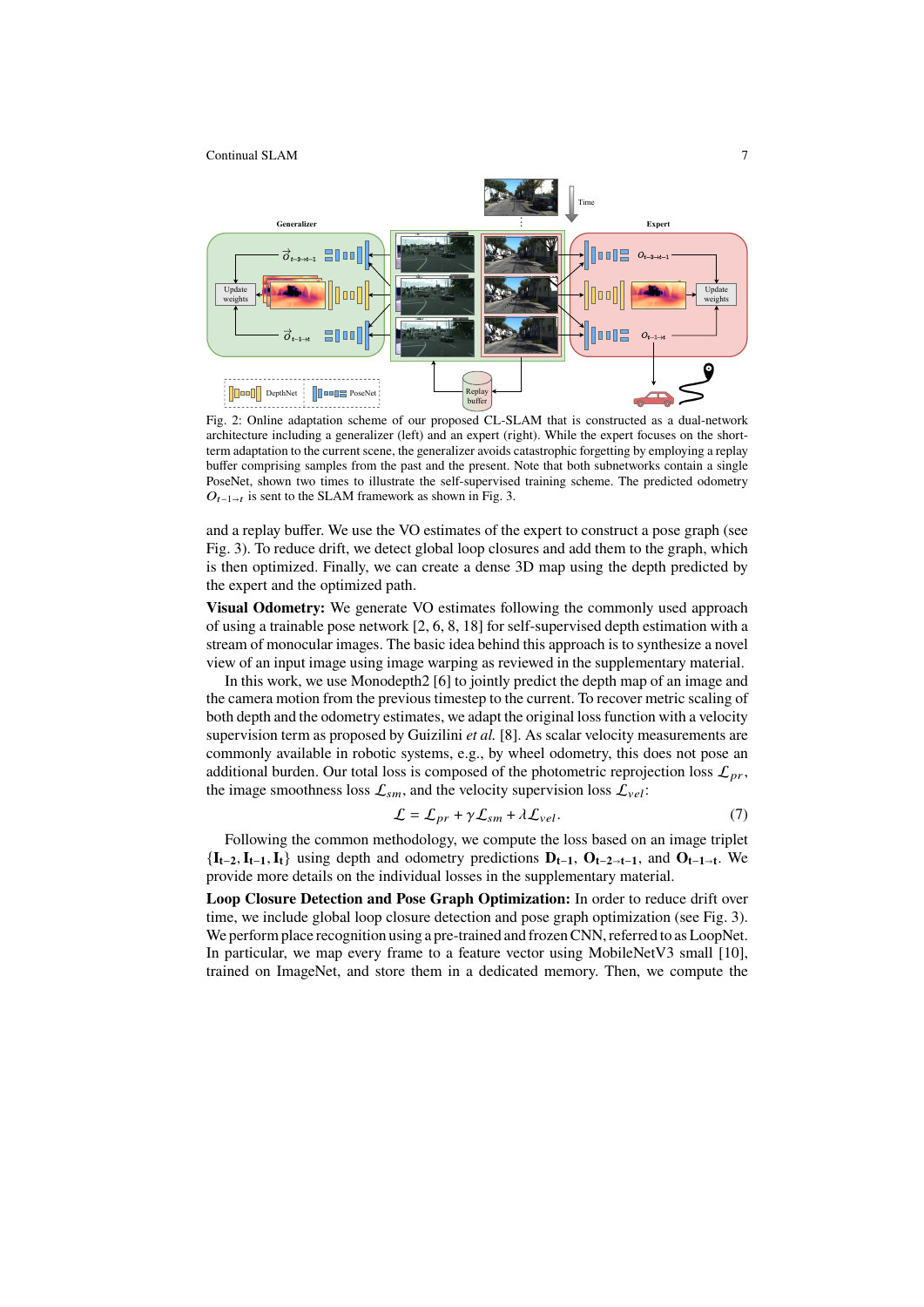

<span id="page-7-0"></span>Fig. 3: Full SLAM framework of our proposed CL-SLAM. Global loop closures are detected with a pre-trained CNN. Visual odometry estimates between both consecutive frames and loop closure frames are generated by the PoseNet and added to a pose graph, which is optimized upon the detection of a new loop closure. Finally, a dense 3D map can be created using the predicted depth and the optimized path.

cosine similarity of the current feature map with all preceding feature maps:

$$
\text{sim}_{\text{cos}} = \cos(f_{\text{current}}, f_{\text{previous}}). \tag{8}
$$

If simcos is above a given threshold, we use the PoseNet to compute the transformation between the corresponding images. During deployment, we continuously build a pose graph [\[17\]](#page-15-21) consisting of both local and global connections, i.e., consecutive VO estimates and loop closures. Whenever a new loop closure is detected, the pose graph is optimized.

**Online Adaptation:** In this section, we describe the dual-network architecture of the VO predictor in CL-SLAM that effectively addresses the trade-off between short-term adaptation and long-term memory retention, a problem also known as catastrophic forgetting. Subsequently, we detail the training scheme including the utilized replay buffer.

*Architecture:* The dual-network architecture consists of two instances of both the Depth-Net and the PoseNet. In the following, we refer to these instances as *expert* and *generalizer*. We build upon the architecture of Monodepth2 [\[6\]](#page-14-2). The DepthNet has an encoder-decoder topology, comprising a ResNet-18 [\[9\]](#page-15-22) encoder and a CNN-based decoder with skip connections, and predicts disparity values for each pixel in the input image. The PoseNet consists of a similar structure using a separate ResNet-18 encoder followed by additional convolutional layers to generate the final output that represents translation and rotation between two input images. Further implementation details are provided in Sec. [5.](#page-8-0)

*Training Scheme:* Before deployment, i.e., performing continual adaptation, we pre-train the DepthNet and the PoseNet using the standard self-supervised training procedure based on the loss functions described in Sec. [4.](#page-6-0) When deployed in a new environment, we continuously update the weights of both the expert and the generalizer in an online manner, following a similar scheme as Kuznietsov *et al.* [\[16\]](#page-15-14):

- (1) Create an image triplet composed of the latest frame **I<sup>t</sup>** and the two previous frames **It**−**<sup>1</sup>** and **It**−**2**. Similarly, batch the corresponding velocity measurements.
- (2) Estimate the camera motion between both pairs of subsequent images, i.e., **Ot**−**2t**−**<sup>1</sup>** and **Ot**−**1<sup>t</sup>** with the PoseNet.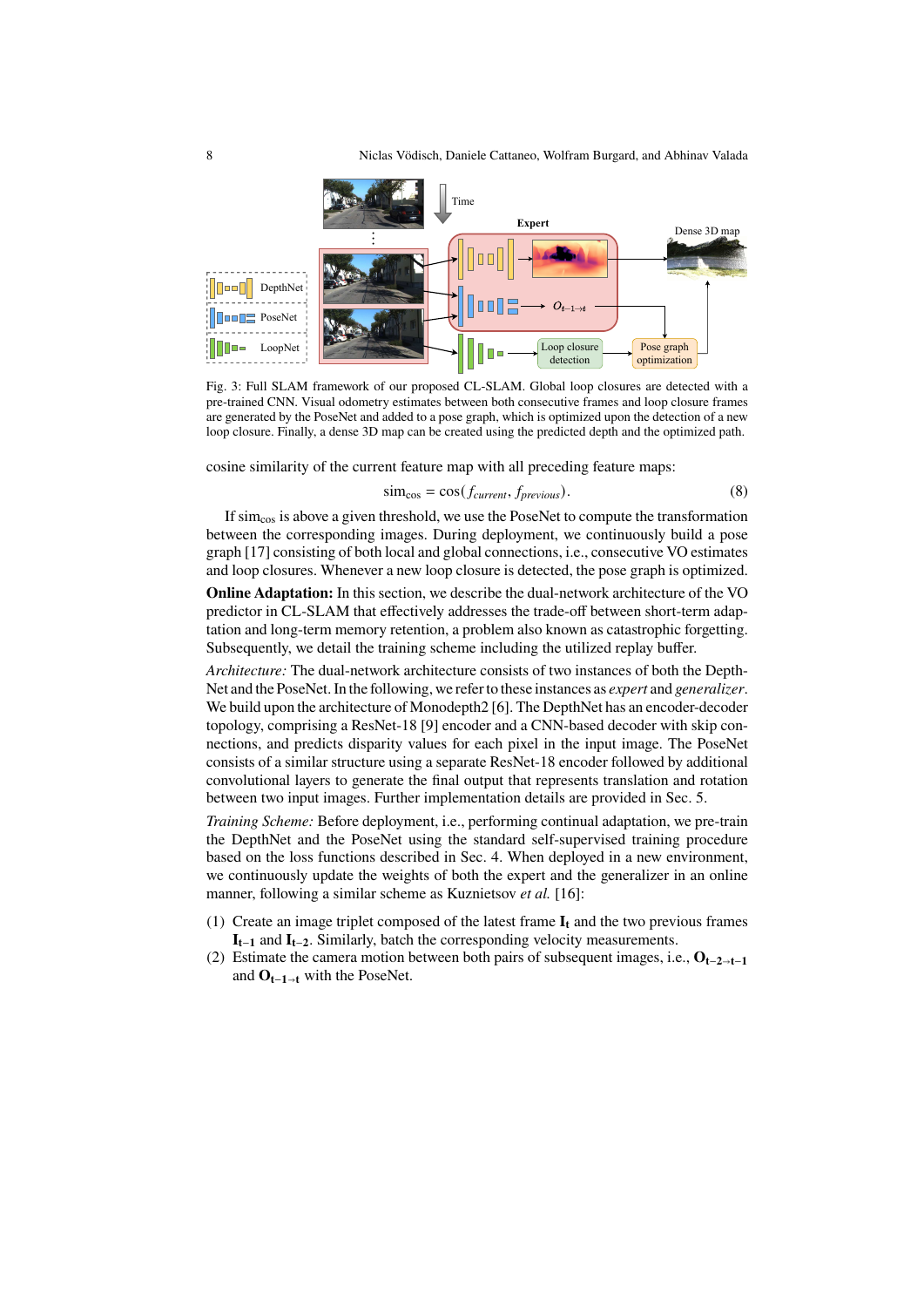- (3) Generate the depth estimate **Dt**−**<sup>1</sup>** of the previous image with the DepthNet.
- (4) Compute the loss according to Eq. [7](#page-6-1) and use backpropagation to update the weights of the DepthNet and PoseNet.
- (5) Loop over steps (2) to (4) for  $c$  iterations.
- (6) Repeat the previous steps for the next image triplet.

Upon deployment, both the expert and the generalizer are initialized with the same set of parameter weights, initially obtained from pre-training and later replaced by the memory of the generalizer. As illustrated in Fig. [2,](#page-6-0) the weights of the expert are updated according to the aforementioned algorithm. Additionally, every new frame from the online image stream is added to a replay buffer along with the corresponding velocity reading. Using only the online images, the expert will quickly adapt to the current environment. This behavior can be described as a desired form of overfitting for a myopic increase in performance. On the other hand, the generalizer acts as the long-term memory of CL-SLAM circumventing the problem of catastrophic forgetting in continual learning settings. Here, in step (1), we augment the online data by adding image triplets from the replay buffer to rehearse experiences made in the past, as depicted in Fig. [2.](#page-6-0) After deployment, the weights of the stored parameters used for initialization are replaced by the weights of the generalizer, thus preserving the continuous learning process of CL-SLAM. The weights of the expert are then discarded.

## <span id="page-8-0"></span>**5 Experimental Evaluation**

**Implementation Details:** We adopt the Monodepth2 [\[6\]](#page-14-2) architecture using separate ResNet-18 [\[9\]](#page-15-22) encoders for our DepthNet and PoseNet. We implement CL-SLAM in PyTorch [\[29\]](#page-15-23) and train on a single NVIDIA TITAN X GPU. We pre-train both subnetworks in a self-supervised manner on the Cityscapes dataset [\[4\]](#page-14-6) for 25 epochs with a batch size of 18. We employ the Adam optimizer with  $\beta_1 = 0.9$ ,  $\beta_2 = 0.999$  and an initial learning rate of 10<sup>-4</sup>, which is reduced to 10<sup>-5</sup> after 15 epochs. Further, we resize all images during both pre-training and adaptation to  $192 \times 640$  pixels. Additionally, during the pre-training phase, we mask all potentially dynamic objects using bounding boxes generated by YOLOv5m [\[12\]](#page-15-24), which was trained on the COCO dataset. We observe that on Cityscapes this procedure yields a smaller validation loss than without masking. We set the minimum predictable depth to  $0.1$  m without specifying an upper bound. To balance the separate terms in the loss, we set the disparity smoothness weight  $\gamma = 0.001$ and the velocity loss weight  $\lambda = 0.05$ .

During adaptation, we utilize the same hyperparameters as listed above. Inspired by the findings of McCraith *et al.* [\[26\]](#page-15-25), we freeze the weights of the encoders. Based on the ablation study in Sec. [5.2,](#page-13-0) we set the number of update cycles  $c = 5$ . To enhance the unsupervised guidance, we use the velocity readings to skip new incoming images if the driven distance is less than 0.2 m. We construct the training batch for the generalizer by concatenating the online data with a randomly sampled image triplet of each environment except for the current environment as this is already represented by the online data. Finally, we add the online data to the replay buffer.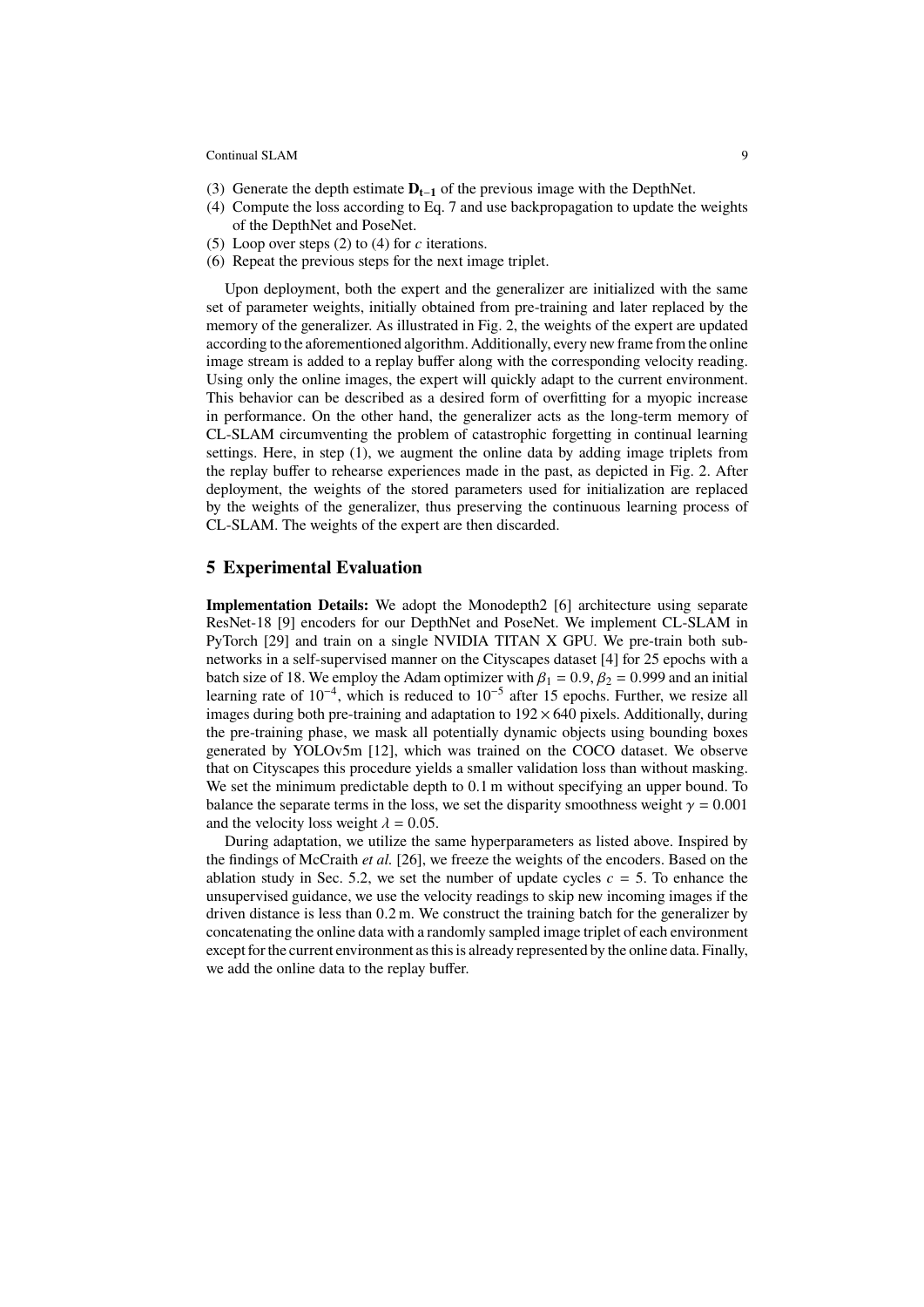| Table 1. I am accuracy on the KITTI dataset |           |           |                                 |                                                       |               |           |                                  |           |                 |           |
|---------------------------------------------|-----------|-----------|---------------------------------|-------------------------------------------------------|---------------|-----------|----------------------------------|-----------|-----------------|-----------|
| Online adaptation to KITTI                  |           |           |                                 | Trained on KITTI seq. $\{0, 1, 2, 8, 9\}$ No training |               |           |                                  |           |                 |           |
| <b>CL-SLAM</b><br><b>KITTI</b><br>sequence  |           |           | <b>CL-SLAM</b><br>$(w/o$ loops) |                                                       | DeepSLAM [18] |           | VO+vel $[6, 8]$<br>$(w/o$ loops) |           | <b>ORB-SLAM</b> |           |
|                                             | $t_{err}$ | $r_{err}$ | $t_{err}$                       | $r_{err}$                                             | $t_{err}$     | $r_{err}$ | $t_{err}$                        | $r_{err}$ | $t_{err}$       | $r_{err}$ |
| 4                                           |           |           | 4.37                            | 0.51                                                  | 5.22          | 2.27      | 10.72                            | 1.69      | 0.62            | 0.11      |
| 5                                           | 4.30      | 1.01      | 4.41                            | 1.33                                                  | 4.04          | 1.40      | 34.55                            | 11.88     | 2.51            | 0.25      |
| 6                                           | 2.53      | 0.63      | 3.07                            | 0.73                                                  | 5.99          | 1.54      | 15.20                            | 5.62      | 7.80            | 0.35      |
| 7                                           | 2.10      | 0.83      | 3.74                            | 1.91                                                  | 4.88          | 2.14      | 12.77                            | 6.80      | 1.53            | 0.35      |
| 10                                          |           |           | 2.22                            | 0.34                                                  | 10.77         | 4.45      | 55.27                            | 9.50      | 2.96            | 0.52      |

<span id="page-9-0"></span>Table 1: Path accuracy on the KITTI dataset

Translation error *err* in [%] and rotation error *err* in [°/100m]. Sequences 4 and 10 do not contain loops. CL-SLAM is pre-trained on the Cityscapes dataset. The paths computed by ORB-SLAM use median scaling [\[34\]](#page-15-11) as they are not metric scale. The smallest errors among the learningbased methods are shown in bold.

**Datasets:** To simulate scenes from a diverse set of environments, we employ our method on three relevant datasets, namely Cityscapes [\[4\]](#page-14-6), Oxford RobotCar [\[24\]](#page-15-26), and KITTI [\[5\]](#page-14-4), posing the additional challenge of adapting to changing camera characteristics.

*Cityscapes:* The Cityscapes Dataset [\[4\]](#page-14-6) includes images and vehicle metadata recorded in 50 cities across Germany and bordering regions. Due to the unsupervised training scheme of our VO method, we can leverage the included 30-frame snippets to pre-train our networks despite the lack of ground truth poses.

*Oxford RobotCar:* The Oxford RobotCar Dataset [\[24\]](#page-15-26) focuses on repeated data recordings of a consistent route, captured over the period of one year in Oxford, UK. Besides RGB images, it also contains GNSS and IMU data, which we use for velocity supervision. To compute the trajectory error, we leverage the released RTK ground truth positions.

*KITTI:* The KITTI Dataset [\[5\]](#page-14-4) provides various sensor recordings taken in Karlsruhe, Germany. We utilize the training data from the odometry benchmark, which includes images and ground truth poses for multiple routes. We further leverage the corresponding IMU data from the released raw dataset to obtain the velocity of the vehicle.

## **5.1 Evaluation of Pose Accuracy of CL-SLAM**

Before analyzing how CL-SLAM addresses the task of continual SLAM, we compare its performance to existing SLAM framework. In particular, in Table [1](#page-9-0) we report the translation and rotation errors on sequences 4, 5, 6, 7, and 10 of the KITTI Odometry dataset [\[5\]](#page-14-4) following Li *et al.*[\[18\]](#page-15-3). Since the IMU data of sequence 3 has not been released, we omit this sequence. We compare CL-SLAM to two learning-based and one featurebased approach. DeepSLAM [\[18\]](#page-15-3) uses a similar unsupervised learning-based approach consisting of VO and graph optimization but does not perform online adaptation. VO+vel refers to Monodepth2 [\[6\]](#page-14-2) with velocity supervision [\[8\]](#page-15-13), i.e., it corresponds to the base VO estimator of CL-SLAM without adaptation and loop closure detection. Both learningbased methods produce metric scale paths and are trained on the sequences 0, 1, 2, 8, and 9. Further, we report the results of monocular ORB-SLAM [\[28\]](#page-15-2) after median scaling [\[34\]](#page-15-11).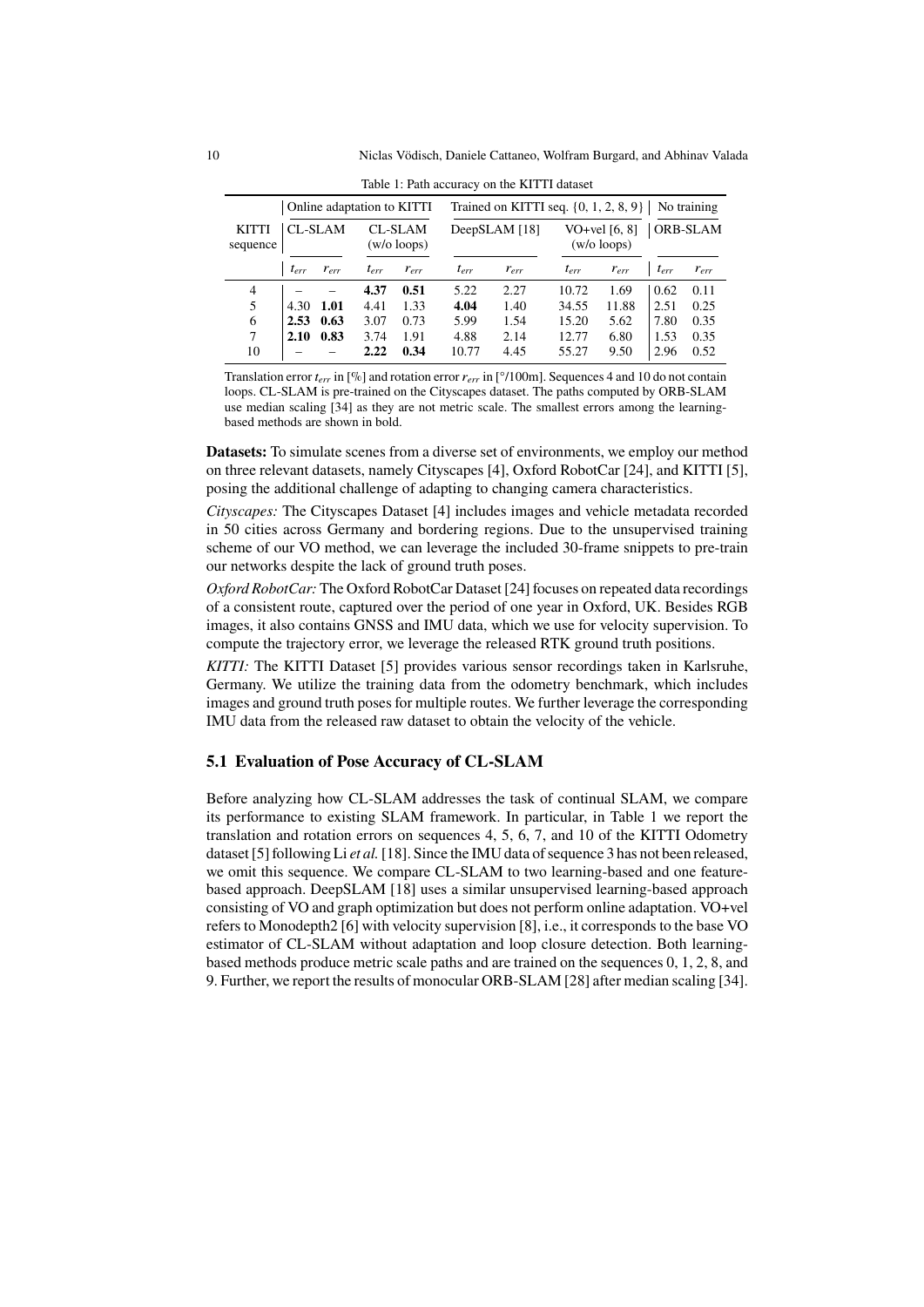| Used | Previous                                              | Current        | $\mathcal{B}_{\text{fixed}}$ |           | $B_{expert}$ |           | $B_{general}$ |           | CL-SLAM    |           |
|------|-------------------------------------------------------|----------------|------------------------------|-----------|--------------|-----------|---------------|-----------|------------|-----------|
| for  | scenes                                                | scene          | $t_{err}$                    | $r_{err}$ | $t_{err}$    | $r_{err}$ | $t_{err}$     | $r_{err}$ | $t_{err}$  | $r_{err}$ |
|      | $c_t$                                                 | k <sub>1</sub> | 130.74 26.35                 |           | 2.50         | 0.37      | 7.21          | 1.26      | 2.50       | 0.37      |
|      | $c_t$                                                 | $r_1$          | 170.76 13.37                 |           | 28.94        | 5.63      | 29.05         | 5.49      | 28.94      | 5.63      |
| AQ   | $c_t \rightarrow r_1$                                 | $k_1$          |                              |           | 3.66         | 0.73      | 14.14         | 1.79      | 3.24       | 0.54      |
|      | $c_t \rightarrow k_1$                                 | $r_1$          |                              |           | 32.56 6.08   |           | 34.79         | 6.64      | 30.13 5.87 |           |
|      | $c_t \rightarrow k_1 \rightarrow r_1$                 | $k_2$          | 164.77                       | 25.07     | 45.20 5.62   |           | 8.48          | 1.79      | 4.85       | 1.59      |
| RO.  | $c_t \rightarrow k_1 \rightarrow r_1 \rightarrow k_2$ | r <sub>2</sub> | 200.14 28.94                 |           | 15.91        | 4.93      | 16.02         | 4.98      | 20.50      | 4.77      |
|      | $c_t \rightarrow k_1$                                 | k <sub>2</sub> |                              |           | 15.82 2.50   |           | 9.37          | 2.21      | 7.48       | 1.63      |
|      | $c_t \rightarrow k_1 \rightarrow r_1$                 | r <sub>2</sub> |                              |           | 14.89        | 4.62      | 12.24         | 4.38      | 16.41      | 4.58      |

<span id="page-10-1"></span>Table 2: Translation and rotation error for computing the AO and RO metrics

The *previous scenes* denote the scenes that have been used for previous training of the algorithm, the *current scene* denotes the evaluation scene to compute both errors  $t_{err}$  in [%] and  $r_{err}$  in [°/100m]. Bold and underlined values denote the best and second best scores on each sequence.

CL-SLAM outperforms DeepSLAM on the majority of sequences highlighting the advantage of online adaptation. Note that CL-SLAM was not trained on KITTI data but was only exposed to Cityscapes before deployment. To show the effect of global loop closure detection, we report the error on sequences 5 to 7 both with and without graph optimization enabled. Note that sequences 4 and 10 do not contain loops. Compared to ORB-SLAM, CL-SLAM suffers from a higher rotation error but can improve the translation error in sequences 6 and 10. The overall results indicate that general SLAM methods would benefit from leveraging online information to enhance performance.

## **5.2 Evaluation of Continual SLAM**

**Experimental Setup:** In order to quantitatively evaluate the performance of our proposed approach, we compute both the adaptation quality (AQ) and the retention quality (RQ) by deploying CL-SLAM and the baseline methods on a fixed sequence of scenes. In particular, we use the official training split of the Cityscapes dataset to initialize the DepthNet and PoseNet, using the parameters detailed in Sec. [5.](#page-8-0) The pre-training step is followed by a total of four scenes of the Oxford RobotCar dataset and the KITTI dataset.

<span id="page-10-0"></span>
$$
(c_t \to k_1 \to r_1 \to k_2 \to r_2), \tag{9}
$$

where  $c_t$  refers to the Cityscapes training set.

Following the setup of Li *et al.* [\[19\]](#page-15-8), we set  $k_1$  and  $k_2$  to be sequences 9 and 10 of the KITTI Odometry dataset. Note that we omit loop closure detection for this evaluation to prevent graph optimization from masking the effect of the respective adaptation technique. From the Oxford RobotCar dataset, we select the recording of August 12, 2015, at 15:04:18 GMT due to sunny weather and good GNSS signal reception. In detail, we set  $r_1$  to be the scene between frames 750 and 4.750 taking every second frame to increase the driven distance between two consecutive frames. Analogously, we set  $r<sub>2</sub>$  to be the scene between frames 22,100 and 26,100. We use a scene length of 2,000 frames in order to be similar to the length of KITTI sequences: 1,584 frames for  $k_1$  and 1,196 for  $k_2$ .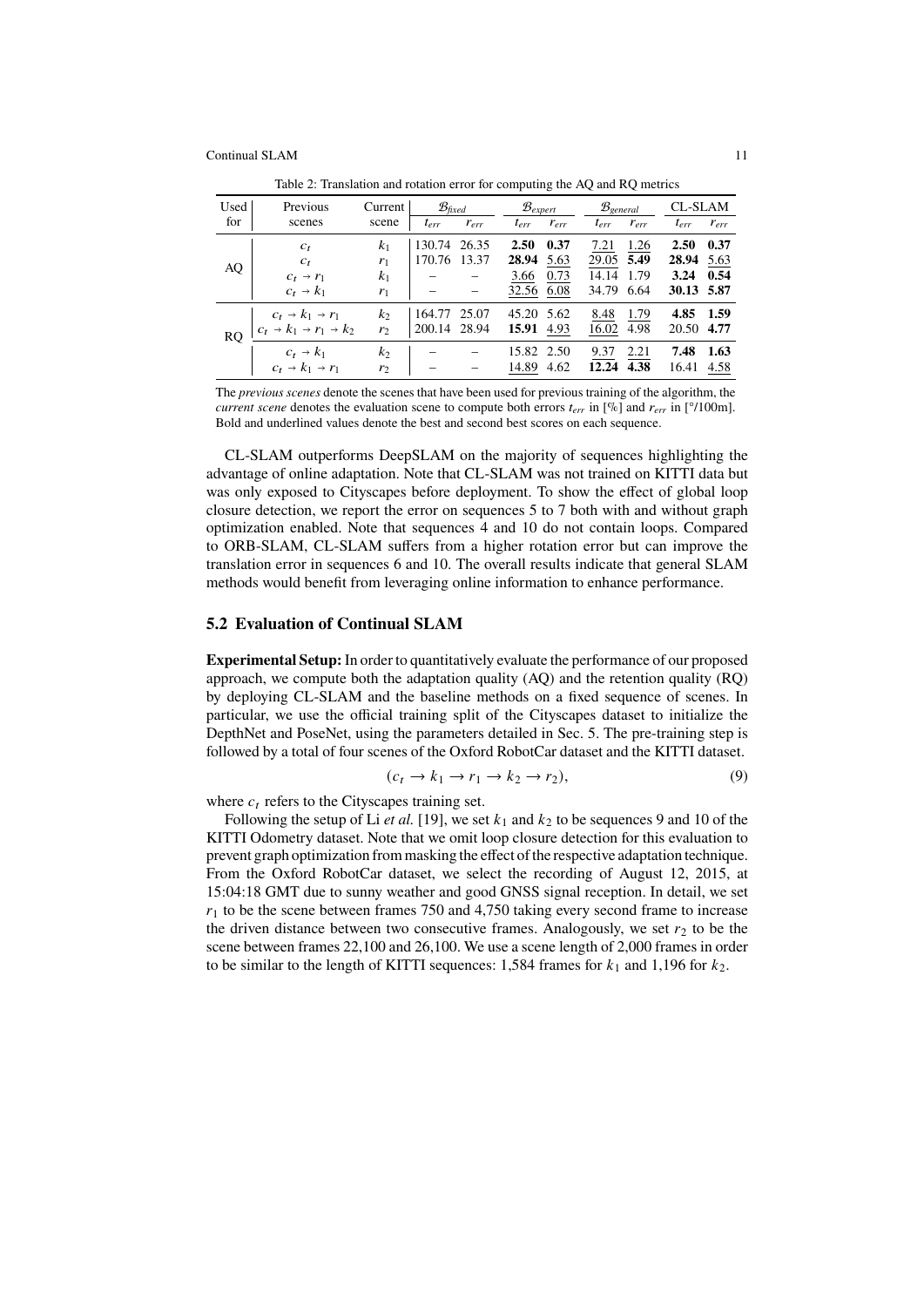<span id="page-11-0"></span>Table 3: Comparison of the Adaptation Quality (AQ)

|                                                               | 1.44                           |                              |
|---------------------------------------------------------------|--------------------------------|------------------------------|
|                                                               | $\uparrow$ AQ <sub>trans</sub> | $\uparrow$ AQ <sub>rot</sub> |
| $\mathcal{B}_{\text{fixed}}$<br>$B_{expert}$<br>$B_{general}$ | 0.000<br>0.831<br>0.787        | 0.890<br>0.982<br>0.979      |
| CL-SLAM                                                       | 0.848                          | 0.983                        |

AQtrans refers to adaptation quality with respect to the translation error, AQrot is based on the rotation error. Bold and underlined values denote the best and second best scores.



<span id="page-11-1"></span>Fig. 4: The translation error on the initial frames of KITTI sequence 4.  $\mathcal{B}_{\text{fixed}}$  is trained on the different environments indicating the domain gap between them. CL-SLAM overcomes this issue by performing online adaptation.

*Baselines:* We compare CL-SLAM to three baselines that are inspired by previous works towards online adaptation to a different environment compared to the environment used during training. As noted in Sec. [3,](#page-3-0) continual SLAM differentiates from such a setting in the sense that it considers a sequence of different environments. First, B*expert* imitates the strategy employed by Li *et al.* [\[19\]](#page-15-8), using a single set of network weights that is continuously updated based on the current data. This corresponds to only using the expert network in our architecture without resetting the weights. Second, B*general* follows CoMoDA [\[16\]](#page-15-14) leveraging a replay buffer built from previously seen environments. This method corresponds to only using the generalizer network. Finally, we compute the error without performing any adaptation, i.e.,  $\mathcal{B}_{\text{fixed}}$  utilizes network weights fixed after the pre-training stage. To further illustrate forward and backward transfer and to close the gap to classical CL, we provide results on an additional baseline B*offline* in the supplementary material. This baseline is initialized with the same network weights as CL-SLAM but does not perform online adaptation to avoid masking backward transfer. In reality, it resembles data collection followed by offline training after every new environment.

**Adapting to New Environments:** In the initial part of the evaluation sequence (Eq. [9\)](#page-10-0), the algorithm has to adapt to unseen environments. In accordance to the definition of the AQ in Sec. [3,](#page-3-1) we construct four sequences listed in the upper four rows of Table [2.](#page-10-1) Next, we deploy CL-SLAM and the baselines, initialized with the same set of model weights pre-trained on Cityscapes, on each of these sequences and compute the translation and rotation errors. Note that we do not apply median scaling since the PoseNet in our work produces metric estimates due to the velocity supervision term. Further note that for the first deployment after pre-training, B*expert* corresponds to CL-SLAM. We observe that B*expert* yields smaller errors than B*general*. This indicates the importance of online adaptation without diluting the updates with data from unrelated environments, if a high performance on the current deployment is the desideratum, and, thus, supports using the expert network in our approach. To compute the AQ score, after remapping using Eq. [3](#page-4-0)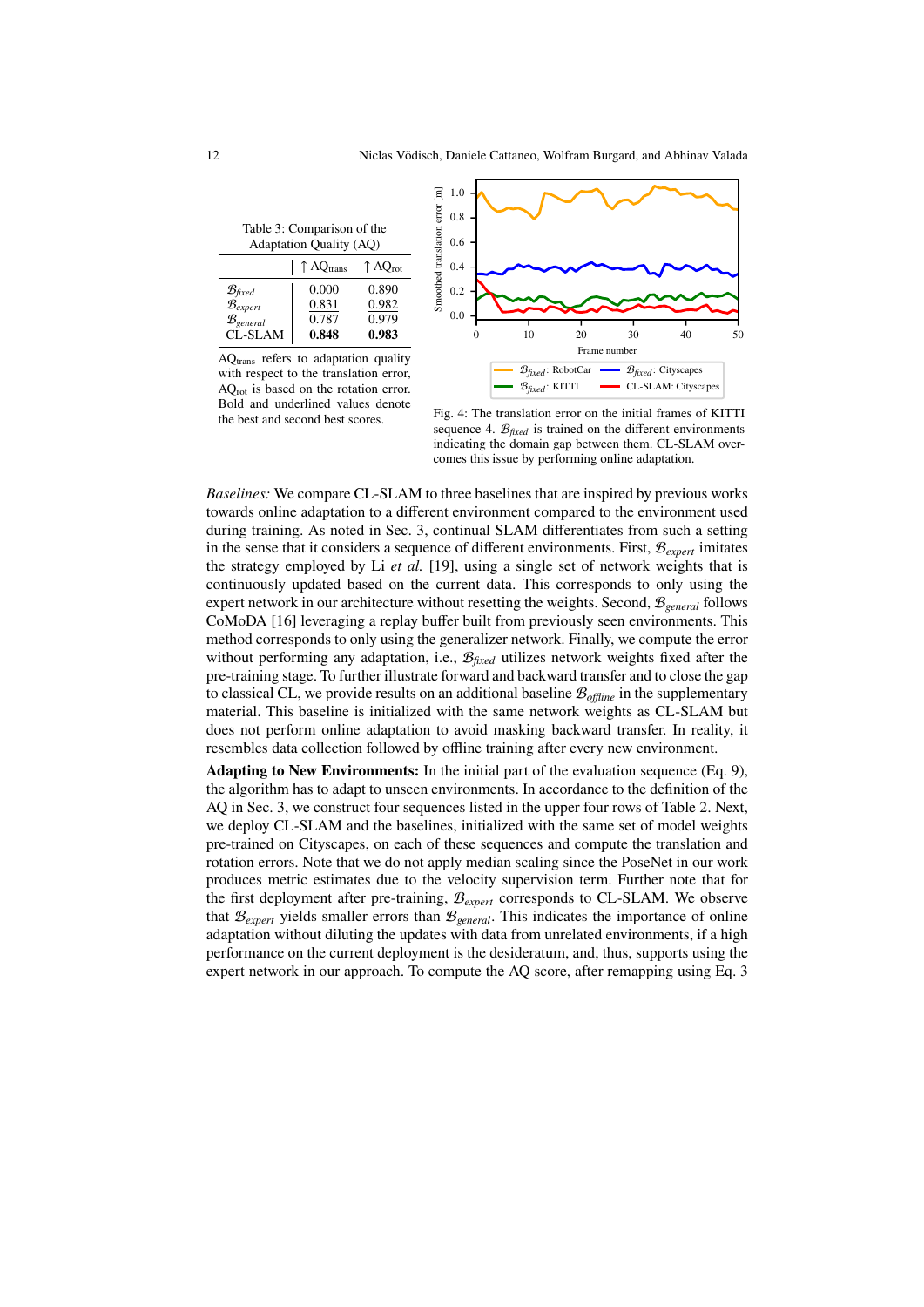



<span id="page-12-0"></span>Fig. 5: Comparison of the trajectory on  $k_2$  after previous deployment on  $k_1$  and  $r_1$  predicted by CL-SLAM and the baseline methods. The hexagon indicates the starting point.

<span id="page-12-1"></span>Fig. 6: Relative translation error of the first 150 frames along  $k_2$ . Compared to  $\mathcal{B}_{expert}$ , CL-SLAM reduces the error more quickly due to initialization with the weights of its generalizer network.

we sum the errors and divide by the number of sequences:

$$
AQ = \frac{1}{4} \left( M_{c_t \to k_1} + M_{c_t \to r_1} + M_{c_t \to r_1 \to k_1} + M_{c_t \to k_1 \to r_1} \right). \tag{10}
$$

Comparing the AQ (see Table [3\)](#page-11-0) for all experiments further endorses the previous findings in a single metric. Notably, continual adaptation is strictly necessary to obtain any meaningful trajectory.

Finally, we discuss the effect of consecutive deployments to different environments. In Fig. [4,](#page-11-1) we plot the translation error of the VO estimates on KITTI sequence 4 without online adaptation, separately trained on the considered datasets, and with adaptation, pretrained on Cityscapes. As expected, without adaptation, the error is substantial higher if the system was trained on a different dataset showing the domain gap between the environments. By leveraging online adaptation, CL-SLAM reduces the initial error and yields even smaller errors than training on KITTI without further adaptation. Having established the existence of a domain gap, we analyze how the deployment to the current environment effects the future deployment to another environment, resembling the concept of forward transfer (FTW) in continual learning (CL). In detail, Table [2](#page-10-1) reveals that the performances of all adaptation-based methods decrease when deploying them to an intermediate environment, e.g.,  $(c_t \rightarrow k_1)$  versus  $(c_t \rightarrow r_1 \rightarrow k_1)$ , where the effect is most pronounced for B*general*. In CL, such behavior is referred to as negative FWT.

**Remembering Previous Environments:** In the subsequent phase of the evaluation sequence (Eq. [9\)](#page-10-0), the algorithm is redeployed in a new scene taken from a previously encountered environment. In accordance to the definition of the RQ in Sec. [3,](#page-3-1) we construct four sequences listed in the lower four rows of Table [2.](#page-10-1) Note that the first two sequences are part of the original evaluation sequence (Eq. [9\)](#page-10-0) and the other two sequences are used as a reference to measure the effect of mixed environments.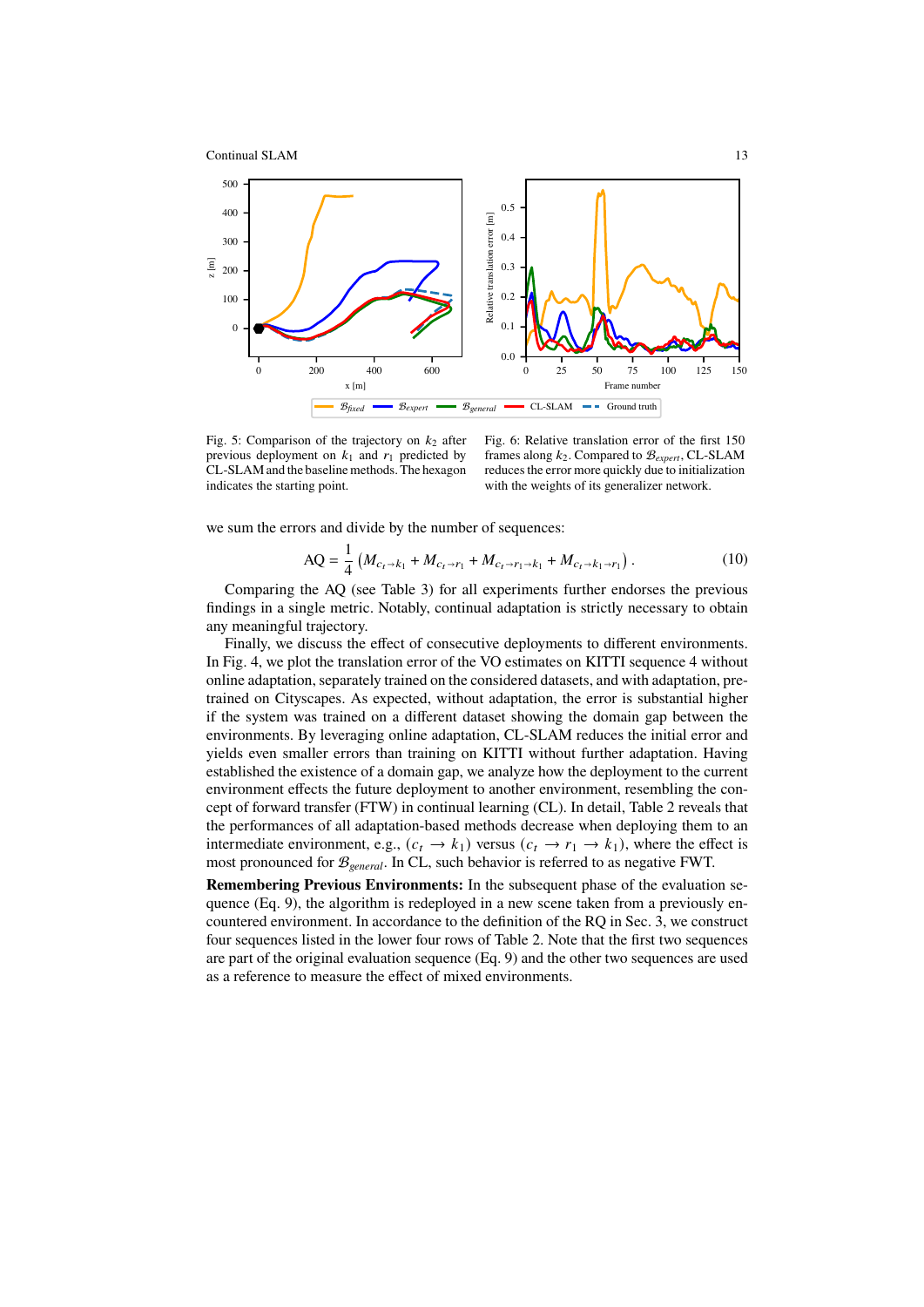Following the same procedure as in the previous section, we compute the translation and rotation errors. The resulting scores (see Table [2\)](#page-10-1) demonstrate the benefit of employing a replay buffer to leverage previously learned knowledge, B*general* yields smaller errors than  $B_{\ell x \ell t}$  on the majority of sequences. To compute the RQ, we follow Eq. 6:

$$
RQ = \frac{1}{2} \left[ \left( M_{c_t \to k_1 \to r_1 \to k_2} - M_{c_t \to k_1 \to k_2} \right) + \left( M_{c_t \to k_1 \to r_1 \to k_2 \to r_2} - M_{c_t \to k_1 \to r_1 \to r_2} \right) \right].
$$
 (11)

Comparing the RQ scores in Table [4](#page-13-1) clearly shows that the drop in performance when mixing environments is less pronounced for B*general*. Our proposed CL-SLAM leverages this advantage due to its generalizer, while the expert still focuses on the current scene, achieving the highest RQ across the board.

To bridge the gap to classical CL, we also qualitatively compare the consecutive deployment to scenes from the same environment with introducing an intermediate scene from another environment, e.g.,  $(c_t \rightarrow k_1 \rightarrow k_2)$  versus  $(c_t \rightarrow k_1 \rightarrow r_1 \rightarrow k_2)$ . In CL, an increase/decrease in performance is known as positive/negative backward transfer (BWT). Whereas we observe positive BWT for B*general* and CL-SLAM on the KITTI dataset, the sequence with final deployment on RobotCar suffers from negative BWT. A possible explanation for this inconsistent behavior is structural differences between the sequences of the same dataset inducing small domain gaps within a dataset that require a potentially more fine-grained scene classification. However, by always performing online adaptation independent of previous deployments, CL-SLAM circumvents such issues.

In Fig. [5,](#page-12-0) we visualize the generated trajectories in  $k_2$  given previous deployment in  $k_1$  and  $r_1$  from our method and the evaluated baselines. Although  $B_{expert}$  can reproduce the general shape of the trajectory, it requires a warm-up time causing an initial drift, visible up to frame 40 in Fig. [6.](#page-12-1) On the other hand, B*general* can leverage the experience from  $k_1$  due to the rehearsal of the KITTI data from its replay buffer during the previous deployment in  $r_1$ . By following this idea, our proposed CL-SLAM combines the advantages of both baseline strategies.

<span id="page-13-1"></span>

|                                                    | Table 4: Comparison of the |                                                                                               | Table 5: Ablation study on the number<br>of adaptation cycles |                      |                     |                                             |                        |           |
|----------------------------------------------------|----------------------------|-----------------------------------------------------------------------------------------------|---------------------------------------------------------------|----------------------|---------------------|---------------------------------------------|------------------------|-----------|
| Retention Quality (RQ)                             |                            |                                                                                               |                                                               |                      |                     | $c_t \rightarrow k_1$ $c_t \rightarrow k_2$ |                        |           |
|                                                    |                            | $\uparrow$ RQ <sub>trans</sub> $\times 10^{-3}$ $\uparrow$ RQ <sub>rot</sub> $\times 10^{-3}$ |                                                               | Updates Relative FPS | $t_{err}$ $r_{err}$ |                                             | $t_{err}$              | $r_{err}$ |
| B <sub>fixed</sub><br>B <sub>expert</sub>          |                            |                                                                                               |                                                               | 1.00                 |                     |                                             | 34.37 6.70 86.36 11.71 |           |
|                                                    | $-152.0$                   | $-9.5$                                                                                        | 2                                                             | 0.56                 |                     |                                             | 31.37 5.83 39.72 7.16  |           |
| $\mathcal{B}_{general}$                            | $\frac{-14.4}{-7.3}$       | $\frac{-0.5}{-0.4}$                                                                           | $\mathcal{R}$                                                 | 0.40                 |                     |                                             | 24.21 4.21 11.15 4.63  |           |
| CL-SLAM                                            |                            |                                                                                               | 4                                                             | 0.30                 |                     |                                             | 3.24 0.54 13.51 2.03   |           |
| $RQtrans$ refers to the retention quality with re- |                            |                                                                                               |                                                               | 0.24                 | $2.50 \quad 0.37$   |                                             | 11.18 1.74             |           |
|                                                    |                            | $\sim$ . The distribution of the second $\sim$ 0.000 $\sim$ 1.000 $\sim$ 1.000 $\sim$         |                                                               | 0.20                 |                     | 2.84 0.40                                   | 12.97 1.51             |           |

RQ<sub>trans</sub> refers to the retention quality with respect to the translation error,  $RQ_{\text{rot}}$  is based on the rotation error. B*fixed* does not perform adaptation, hence computing the RQ is meaningless. Bold and underlined values denote the best and second best scores.

<span id="page-13-0"></span>Translation error  $t_{err}$  in [%] and rotation error  $r_{err}$ in  $[°/100m]$  for varying number of weight updates  $c$ performed during online adaptation. We use  $c = 5$ in CL-SLAM. Bold and underlined values denote the best and second best scores.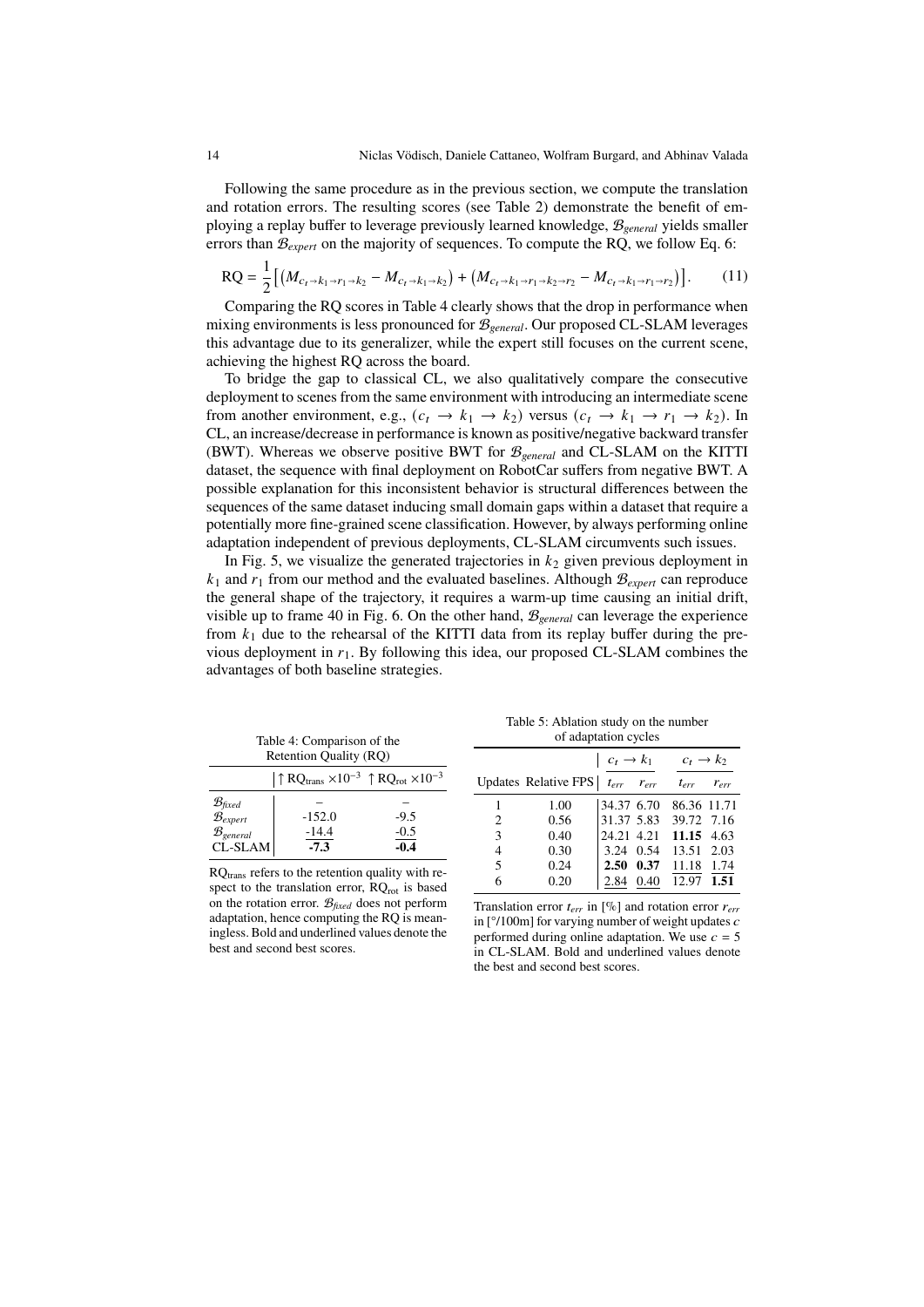**Number of Update Cycles:** We perform a brief ablation study on the number of update cycles performed during online adaptation, i.e., how often steps (2) to (4) are repeated for a given batch of data (see Sec. [4\)](#page-7-0). For this, we deploy CL-SLAM to both KITTI sequences  $k_1$  and  $k_2$  and compute the translation and rotation error. As shown in Table [5,](#page-13-0) using five update cycles yields the most accurate trajectory while resulting in a 75% reduction in speed compared to a single cycle. However, please note that in this work, we do not focus on adaptation speed but on showing the efficacy of the proposed dual-network approach to balance the common continual learning trade-off between quick adaptation and memory retention.

#### **6 Conclusion**

In this paper, we introduced the task of continual SLAM, which requires the SLAM algorithm to continuously adapt to new environments while retaining the knowledge learned in previously visited environments. To evaluate the capability of a given model to meet these opposing objectives, we defined two new metrics based on the commonly used translation and rotation errors, namely the adaptation quality and the retention quality. As a potential solution, we propose CL-SLAM, a deep learning-based visual SLAM approach that predicts metric scale trajectories from monocular videos and detects global loop closures. To balance short-term adaptation and long-term memory retention, CL-SLAM is designed as a dual-network architecture comprising an expert and a generalizer, which leverages experience replay. Through extensive experimental evaluations, we demonstrated the efficacy of our method compared to baselines using previously proposed continual learning strategies for online adaptation of visual odometry. Future work will focus on transferring the proposed design scheme to more advanced visual odometry methods, e.g., using point matching via optical flow. We further plan to address the currently infinite replay buffer to mitigate the scaling problem, e.g., by storing more abstract representations or keeping only the most representative images.

#### **References**

- <span id="page-14-1"></span>1. Bešić, B., Gosala, N., Cattaneo, D., Valada, A.: Unsupervised domain adaptation for lidar panoptic segmentation. IEEE Robotics and Automation Letters **7**(2), 3404–3411 (2022)
- <span id="page-14-5"></span>2. Bešić, B., Valada, A.: Dynamic object removal and spatio-temporal rgb-d inpainting via geometryaware adversarial learning. IEEE Transactions on Intelligent Vehicles (2022)
- <span id="page-14-0"></span>3. Cattaneo, D., Vaghi, M., Valada, A.: Lcdnet: Deep loop closure detection and point cloud registration for lidar slam. IEEE Transactions on Robotics pp. 1–20 (2022)
- <span id="page-14-6"></span>4. Cordts, M., Omran, M., Ramos, S., Rehfeld, T., Enzweiler, M., Benenson, R., Franke, U., Roth, S., Schiele, B.: The Cityscapes dataset for semantic urban scene understanding. In: IEEE Conf. on Computer Vision and Pattern Recognition, pp. 3213–3223 (2016)
- <span id="page-14-4"></span>5. Geiger, A., Lenz, P., Urtasun, R.: Are we ready for autonomous driving? the KITTI vision benchmark suite. In: IEEE Conf. on Computer Vision and Pattern Recognition (2012)
- <span id="page-14-2"></span>6. Godard, C., Aodha, O.M., Firman, M., Brostow, G.: Digging into self-supervised monocular depth estimation. In: Int. Conf. on Computer Vision, pp. 3827–3837 (2019)
- <span id="page-14-3"></span>7. Gopalakrishnan, S., Singh, P.R., Fayek, H., Ambikapathi, A.ȷ Knowledge capture and replay for continual learning. In: IEEE Winter Conf. on Applications of Computer Vision (2022)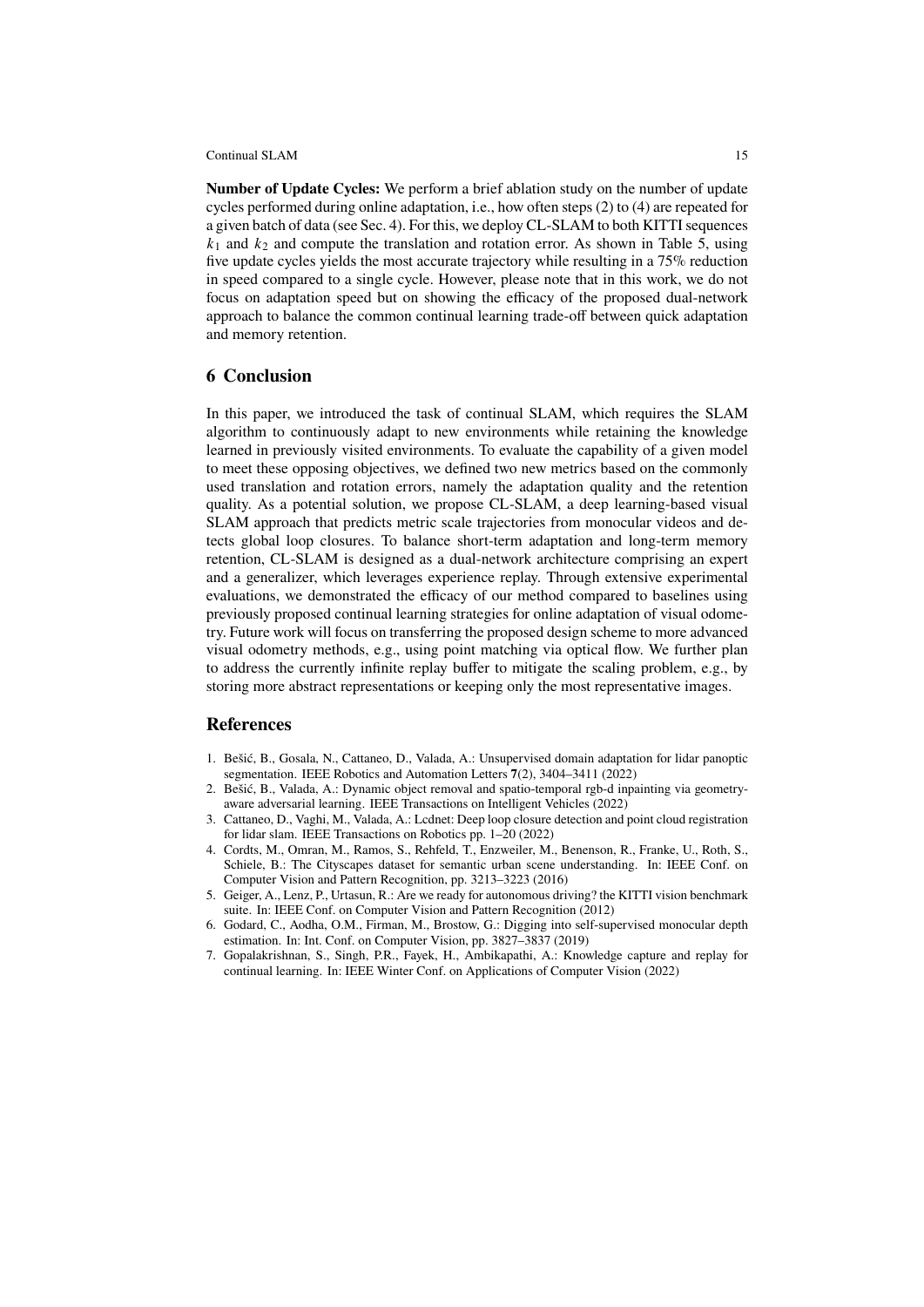- <span id="page-15-13"></span>8. Guizilini, V., Ambruș, R., Pillai, S., Raventos, A., Gaidon, A.: 3D packing for self-supervised monocular depth estimation. In: IEEE Conf. on Computer Vision and Pattern Recognition (2020)
- <span id="page-15-22"></span>9. He, K., Zhang, X., Ren, S., Sun, J.: Deep residual learning for image recognition. In: IEEE Conf. on Computer Vision and Pattern Recognition, pp. 770–778 (2016)
- <span id="page-15-20"></span>10. Howard, A., Sandler, M., Chen, B., Wang, W., Chen, L.C., Tan, M., Chu, G., Vasudevan, V., Zhu, Y., Pang, R., Adam, H., Le, Q.: Searching for mobilenetv3. In: Int. Conf. on Computer Vision, pp. 1314–1324 (2019)
- <span id="page-15-0"></span>11. Hurtado, J.V., Londoño, L., Valada, A.: From learning to relearning: A framework for diminishing bias in social robot navigation. Frontiers in Robotics and AI **8**, 69 (2021)
- <span id="page-15-24"></span>12. Jocher, G.: Yolov5 (2022). URL https://github.com/ultralytics/yolov5
- <span id="page-15-17"></span>13. Kemker, R., Kanan, C.: Fearnet: Brain-inspired model for incremental learning. In: Int. Conf. on Learning Representations (2018)
- <span id="page-15-5"></span>14. Kretzschmar, H., Grisetti, G., Stachniss, C.: Lifelong map learning for graph-based slam in static environments. KI - Künstliche Intelligenz **24**(3), 199–206 (2010)
- <span id="page-15-6"></span>15. Kurz, G., Holoch, M., Biber, P.: Geometry-based graph pruning for lifelong SLAM. In: Int. Conf. on Intelligent Robots and Systems, pp. 3313–3320 (2021)
- <span id="page-15-14"></span>16. Kuznietsov, Y., Proesmans, M., Van Gool, L.: CoMoDA: Continuous monocular depth adaptation using past experiences. In: IEEE Winter Conf. on Applications of Computer Vision (2021)
- <span id="page-15-21"></span>17. Kümmerle, R., Grisetti, G., Strasdat, H., Konolige, K., Burgard, W.: G2o: A general framework for graph optimization. In: Int. Conf. on Robotics and Automation, pp. 3607-3613 (2011)
- <span id="page-15-3"></span>18. Li, R., Wang, S., Gu, D.: DeepSLAM: A robust monocular SLAM system with unsupervised deep learning. IEEE Transactions on Industrial Electronics **68**(4), 3577–3587 (2021)
- <span id="page-15-8"></span>19. Li, S., Wang, X., Cao, Y., Xue, F., Yan, Z., Zha, H.ȷ Self-supervised deep visual odometry with online adaptation. In: IEEE Conf. on Computer Vision and Pattern Recognition (2020)
- <span id="page-15-9"></span>20. Li, S., Wu, X., Cao, Y., Zha, H.: Generalizing to the open world: Deep visual odometry with online adaptation. In: IEEE Conf. on Computer Vision and Pattern Recognition, pp. 13179-13188 (2021)
- <span id="page-15-16"></span>21. Li, Z., Hoiem, D.ȷ Learning without forgetting. IEEE Trans. on Pattern Analysis and Machine Intelligence **40**(12), 2935–2947 (2018)
- <span id="page-15-19"></span>22. Lopez-Paz, D., Ranzato, M.A.: Gradient episodic memory for continual learning. In: Adv. in neural information processing systems, vol. 30 (2017)
- <span id="page-15-10"></span>23. Luo, H., Gao, Y., Wu, Y., Liao, C., Yang, X., Cheng, K.T.: Real-time dense monocular SLAM with online adapted depth prediction network. IEEE Transactions on Multimedia **21**(2), 470–483 (2019)
- <span id="page-15-26"></span>24. Maddern, W., Pascoe, G., Linegar, C., Newman, P.: 1 year, 1000km: The Oxford RobotCar dataset. Int. Journal of Robotics Research **36**(1), 3–15 (2017)
- <span id="page-15-18"></span>25. McClelland, J.L., McNaughton, B.L., O'Reilly, R.C.: Why there are complementary learning systems in the hippocampus and neocortex: insights from the successes and failures of connectionist models of learning and memory. Psychological review **102**(3) (1995)
- <span id="page-15-25"></span>26. McCraith, R., Neumann, L., Zisserman, A., Vedaldi, A.: Monocular depth estimation with selfsupervised instance adaptation. arXiv preprint arXiv:2004.05821 (2020)
- <span id="page-15-1"></span>27. Mittal, M., Mohan, R., Burgard, W., Valada, A.: Vision-based autonomous uav navigation and landing for urban search and rescue. arXiv preprint arXiv:1906.01304 (2019)
- <span id="page-15-2"></span>28. Mur-Artal, R., Montiel, J.M.M., Tardós, J.D.: ORB-SLAM: A versatile and accurate monocular SLAM system. IEEE Transactions on Robotics **31**(5), 1147–1163 (2015)
- <span id="page-15-23"></span>29. Paszke, A., Gross, S., Massa, F., Lerer, A., Bradbury, J., et al.: PyTorch: An imperative style, high-performance deep learning library. In: Adv. in neural information processing systems (2019)
- <span id="page-15-15"></span>30. Shin, H., Lee, J.K., Kim, J., Kim, J.: Continual learning with deep generative replay. In: Adv. in neural information processing systems, vol. 30 (2017)
- <span id="page-15-4"></span>31. Thrun, S.: Is learning the n-th thing any easier than learning the first? In: Adv. in neural information processing systems, vol. 8 (1995)
- <span id="page-15-12"></span>32. Zhan, H., Weerasekera, C.S., Bian, J.W., Reid, I.: Visual odometry revisited: What should be learnt? In: Int. Conf. on Robotics and Automation, pp. 4203-4210 (2020)
- <span id="page-15-7"></span>33. Zhang, Z., Lathuilière, S., Ricci, E., Sebe, N., Yang, J.: Online depth learning against forgetting in monocular videos. In: IEEE Conf. on Computer Vision and Pattern Recognition (2020)
- <span id="page-15-11"></span>34. Zhou, T., Brown, M., Snavely, N., Lowe, D.G.: Unsupervised learning of depth and ego-motion from video. In: IEEE Conf. on Computer Vision and Pattern Recognition, pp. 6612–6619 (2017)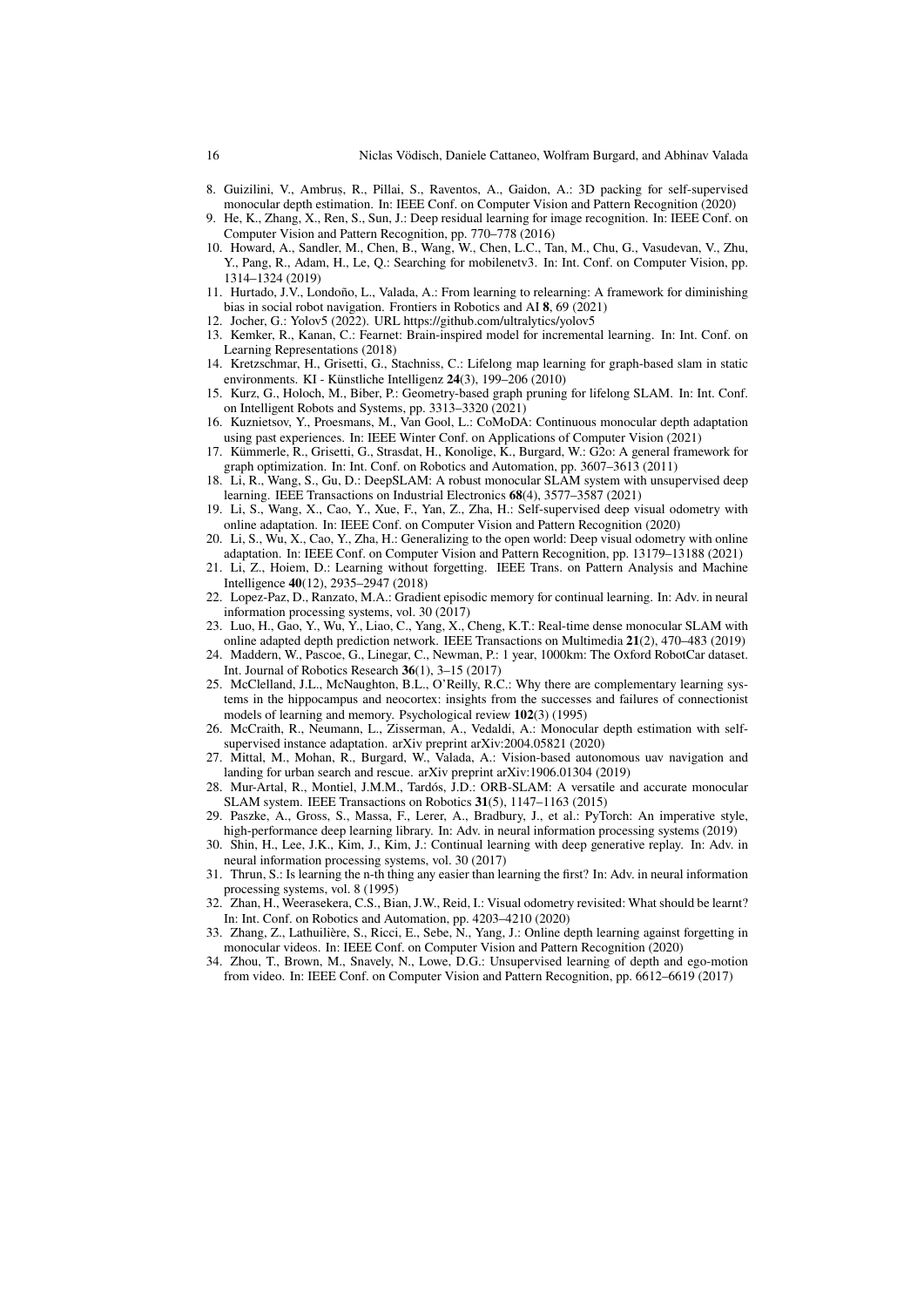## **A Supplementary Material**

#### **A.1 Technical Approach: Visual Odometry**

As elaborated in the main paper, we generate VO estimates following the commonly used approach of using a trainable pose network [\[1,](#page-18-0) [3,](#page-18-1) [4,](#page-18-2) [5\]](#page-18-3) for self-supervised depth estimation with a stream of monocular images. In this section, we first review the basic idea behind this approach and then describe the losses that we employ in more detail.

The core intuition is that given a source image  $I_s$  and the camera motion  $O_{s \to t}$ , it is possible to generate a reconstructed view  $\hat{\mathbf{I}}_{s \to t}$  for a target image  $\mathbf{I}_t$  using image warping. In detail, a 2D pixel  $p_t$  can be projected to the 3D point  $P_t$  using the camera matrix **K** and depth information **d<sup>t</sup>** at this pixel. In monocular depth estimation, **d<sup>t</sup>** is predicted by a neural network. Next, the camera motion  $O_{s \to t}$  is used to transform  $P_t$  to  $P_s$ , which can be projected onto the plane of image **I<sup>s</sup>** yielding the 2D pixel **pˆ<sup>s</sup>** ȷ

$$
\hat{\mathbf{p}}_{s} \sim \mathbf{KO}_{t \to s} \underbrace{\mathbf{d}_{t} \mathbf{K}^{-1} \mathbf{p}_{t}}_{\mathbf{P}_{t}}.
$$
\n(12)

Repeating this procedure for every pixel in  $I_t$ , we obtain a mapping  $p_t \mapsto \hat{p}_s$  to reproject image coordinates:

$$
\hat{\mathbf{I}}_{s \to t}(\mathbf{p}_t) = \mathbf{I}_s(\hat{\mathbf{p}}_s). \tag{13}
$$

Finally, using bilinear interpolation over these coordinates, the reconstructed view  $\mathbf{\hat{I}}_{s \to t}$  can be generated and compared to the target image  $\mathbf{I}_t$  to compute a loss value.

Our total loss is composed of the photometric reprojection loss  $\mathcal{L}_{pr}$ , the image smoothness loss  $\mathcal{L}_{sm}$ , and the velocity supervision loss  $\mathcal{L}_{vel}$ :

$$
\mathcal{L} = \mathcal{L}_{pr} + \gamma \mathcal{L}_{sm} + \lambda \mathcal{L}_{vel}.
$$
 (14)

*Photometric Consistency:* To minimize the photometric error between the true target image and the reconstructed view, we compute the structural dissimilarity  $\mathcal{L}_{sim}$  [\[2\]](#page-18-4):

$$
\mathcal{L}_{sim}(\mathbf{I}, \hat{\mathbf{I}}) = \alpha \frac{1 - SSIM(\mathbf{I}, \hat{\mathbf{I}})}{2} + (1 - \alpha) ||\mathbf{I} - \hat{\mathbf{I}}||_1,
$$
(15)

where  $SSIM$  denotes the structure similarity image matching index [\[6\]](#page-18-5). To mitigate the effect of objects that are present in the target image  $I_t$  but not in the source images, Godard *et al.* [\[3\]](#page-18-1) proposed to take the pixel-wise minimum over  $\mathcal{L}_{sim}(\mathbf{I}_{t}, \hat{\mathbf{I}}_{s+t})$  for all source images:

$$
\mathcal{L}_p = \min_{s} \mathcal{L}_{sim}(\mathbf{I_t}, \mathbf{\hat{I}_{s-t}}). \tag{16}
$$

To further suppress the signal from static scenes or objects moving at a similar speed as the ego-robot, the same authors introduced the concept of auto-masking. The idea is to compute the loss only on those pixels, where the photometric error  $\mathcal{L}_{sim}(\mathbf{I_t}, \mathbf{\hat{I}_{s+t}})$  of the reconstructed image is smaller than the error  $\mathcal{L}_{sim}(\mathbf{I}_{t}, \hat{\mathbf{I}}_{s})$  of the original source image: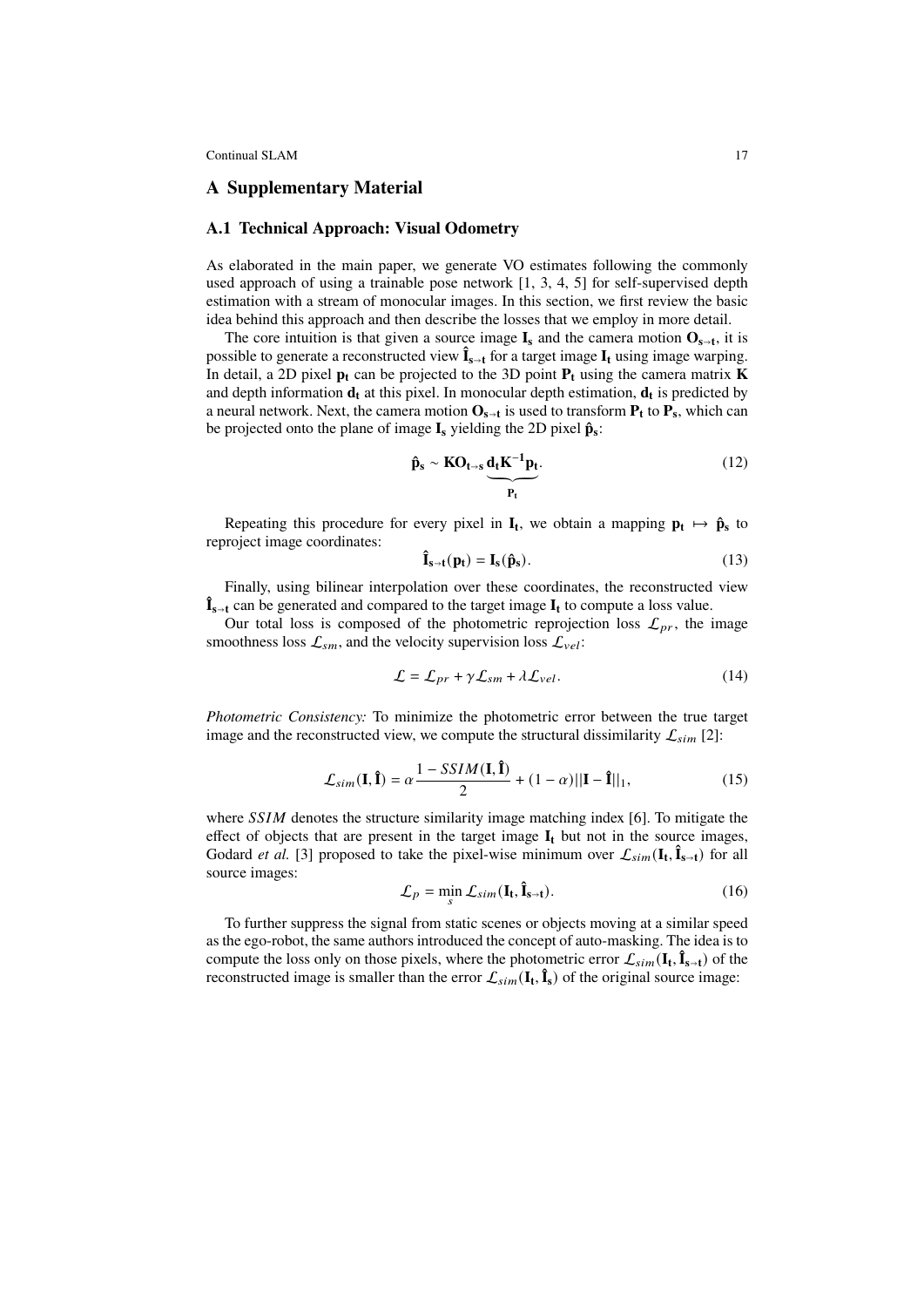18 Niclas Vödisch, Daniele Cattaneo, Wolfram Burgard, and Abhinav Valada

$$
\mu_{mask} = \left[ \min_{s} \mathcal{L}_{sim}(\mathbf{I}_{t}, \hat{\mathbf{I}}_{s \to t}) < \min_{s} \mathcal{L}_{sim}(\mathbf{I}_{t}, \mathbf{I}_{s}) \right],\tag{17}
$$

where  $\mu_{mask}$  has the same width and height as  $\mathbf{I_t}$ .

The total photometric reprojection loss  $\mathcal{L}_{pr}$  is defined as:

$$
\mathcal{L}_{pr} = \mu_{mask} \cdot \mathcal{L}_p. \tag{18}
$$

*Image Smoothness:* To regularize the depth prediction in image regions with less texture, we use an edge-aware smoothness term [\[2\]](#page-18-4) computed for the predicted depth map **D<sup>t</sup>** . It encourages the DepthNet to generate continuous depth values in continuous image areas.

$$
\mathcal{L}_{sm} = |\partial_x \mathbf{S}_t^*| e^{-|\partial_x \mathbf{I}_t|} + |\partial_y \mathbf{S}_t^*| e^{-|\partial_y \mathbf{I}_t|}, \tag{19}
$$

where  $\partial_i$  indicates the partial derivative with respect to axis *i* and  $S_t^* = S_t/\bar{S}_t$  denotes the inverse depth (disparity)  $S_t = D_t^{-1}$  normalized with its mean.

*Velocity Supervision:* To enforce metric scaling of the predicted odometry, we leverage the speed or velocity measurements from the robot. While such a rough measurement can be obtained inexpensively, e.g., by wheel odometry, it teaches the network to predict scale-aware depth and pose estimates. The velocity supervision term  $\mathcal{L}_{vel}$  [\[4\]](#page-18-2) imposes a loss between the magnitude of the predicted translation  $T_{t\rightarrow s}$  and the distance traveled by the robot based on the velocity reading  $v_{t\rightarrow s}$ :

$$
\mathcal{L}_{vel} = \sum_{s} \left| \left| |T_{t \to s}| \right|_{2} - \left| v_{t \to s} \right| \Delta \tau_{t \to s} \right|, \tag{20}
$$

where  $\Delta \tau_{t \to s}$  denotes the time between images  $\mathbf{I}_s$  and  $\mathbf{I}_t$ .

#### **A.2 Additional Experimental Evaluation**

In Table [6,](#page-18-6) we provide the results of an additional baseline that we call  $\mathcal{B}_{offline}$ . It does not leverage online adaptation but is initialized with the same network parameters as CL-SLAM. Note that in a practical setting, to some extent this corresponds to data collection followed by offline training with a replay buffer for every new environment. Although such a setup does not completely align with the core idea of continual SLAM, B*offline* aims to close the gap to classical continual learning by not performing re-adaptation to previously seen environments, i.e., conducting a previously learned task, to avoid masking backward transfer.

Analogously to the adaptation-based methods, the performance of  $\mathcal{B}_{offline}$  on  $k_1$  degrades with an intermediate deployment to  $r_1$ , which is referred to as positive forward transfer (FWT) in classical continual learning (CL). Unlike the other methods, B*offline* yields smaller errors on  $r_1$  if it was previously deployed to  $k_1$ , known as positive FWT. A possible explanation for this inconsistent behavior is structural differences between the sequences of the same dataset inducing small domain gaps within a dataset that require a potentially more fine-grained scene classification.